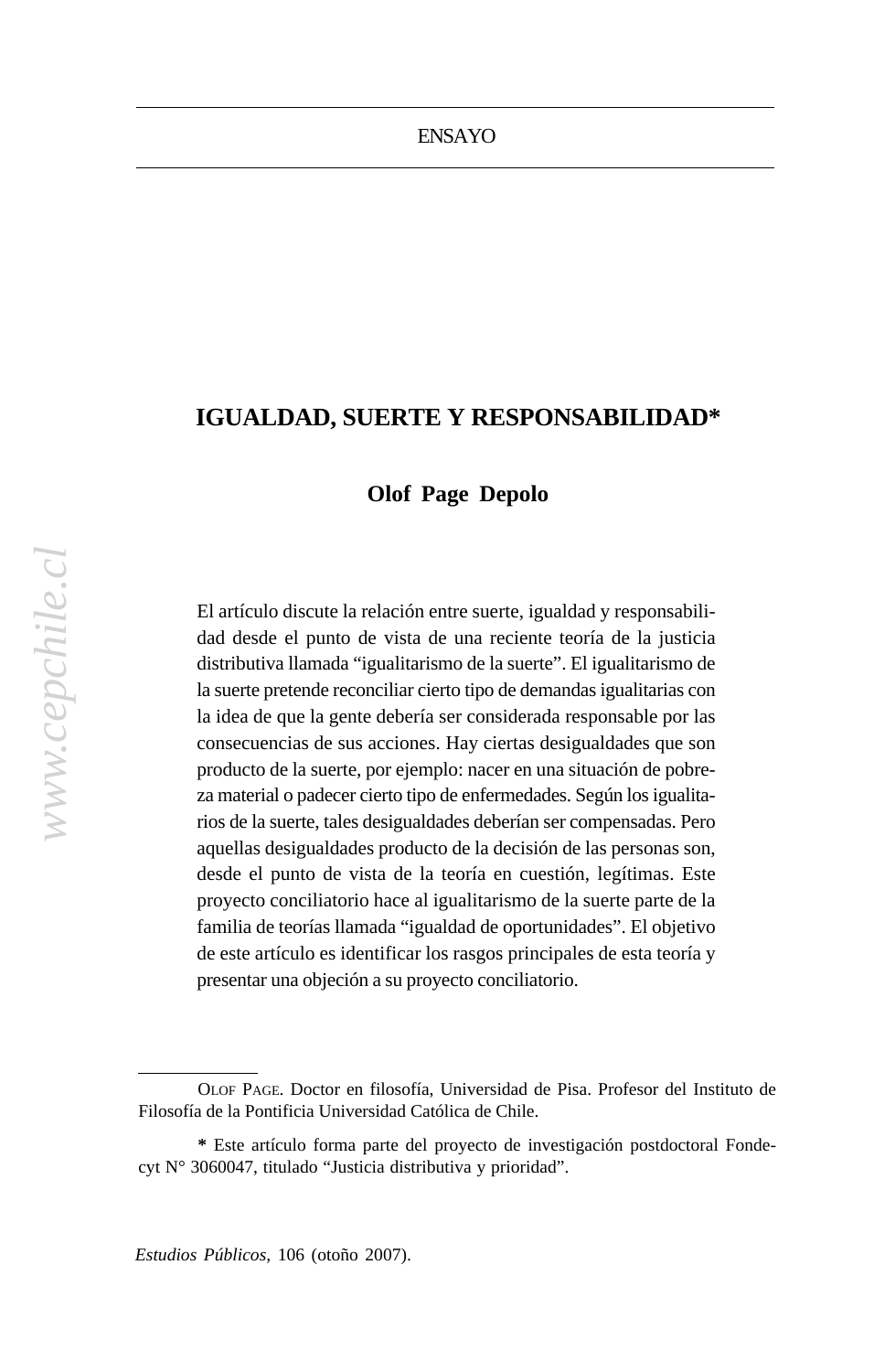economy has slowed somewhat since the coalition's early years in *A cada miembro de la comunidad le ha de ser lícito alcanzar dentro de ella una posición de cualquier nivel (de cualquier nivel* que corresponda a un súbdito) hasta el que puedan llevarle su talento, 1980s, so as time passes, the compelling force of that initial motivation *su aplicación y su suerte. Y no es lícito que los cosúbditos* le cierren el paso merced a una prerrogativa hereditaria parties —most notably the Christian Democrats— are internally divided *(como privilegiados para detentar cierta posición), manteniéndole* eternamente, a él y a su descendencia, en una posición inferior.

Immanuel Kant, "De la Relación entre Teoría y Práctica en er Dereeno i ontreo (Contra 1100 en el Derecho Político (Contra Hobbes)"

# systems, the Concertación is geriatric, bearing the scars of miscellaneous **I. Consideraciones previas**

corruption charges against members, including the stripping of  $\mathbf{E}_{\mathbf{n}}$  esta cita de Kant se ponen de manifiesto dos cosas que son relevantes para los fines de este ensayo. Primero, que no parece moralmente correcto que a ciertas personas se les prive legítimamente de la posibilidad de alcanzar una determinada posición socio-económica por motivos que no son de su responsabilidad. El nacimiento, afirma Kant, "no es una acción por parte del que nace" (1986, p. 31), y allí donde no hay acciones no deberían existir impedimentos legítimos que limiten, desde un comienzo y para siempre, nuestros posibles planes de vida. Nadie debería prohibir, basándose en supuestos privilegios heredados por la cuna, que otros "alcancen por sus propios méritos los niveles superiores de la jerarquía" (ibíd.). Por otra parte, Kant parece considerar como moralmente aceptable que alguien esté mejor que otro por motivos que dicen relación con su "talento, su aplicación y su suerte" (ibíd., p. 30). Desde luego, visto que la suerte tampoco es algún tipo de acción, sino más bien algo que le sucede a un individuo de manera impredecible e incontrolable, uno podría, apelando a las razones del propio Kant, cuestionar la legitimidad de las desigualdades que se deriven de los efectos de la suerte. Esto es, justamente, lo que han hecho algunos filósofos políticos contemporáneos. En algunos casos, estos filósofos políticos han ido incluso más lejos, pues han incluido dentro de los efectos de la suerte cuestiones como el talento y la aplicación.

Luego de preguntarse, en *Teoría de la Justicia* (1971), si es moralmente aceptable que el mérito sea un criterio que legitime las ventajas personales que de él se pueden derivar, John Rawls —un autor, como se sabe, fuertemente influenciado por Kant— afirma que, visto que no somos responsables de aquellas cosas que nos podrían hacer, eventualmente, merecedores de algo, deberíamos rechazar el mérito como un criterio que legitime las ventajas personales que de él se pueden derivar. Las desigualdades que podrían derivarse del mérito —es decir, del hecho que alguien esté mejor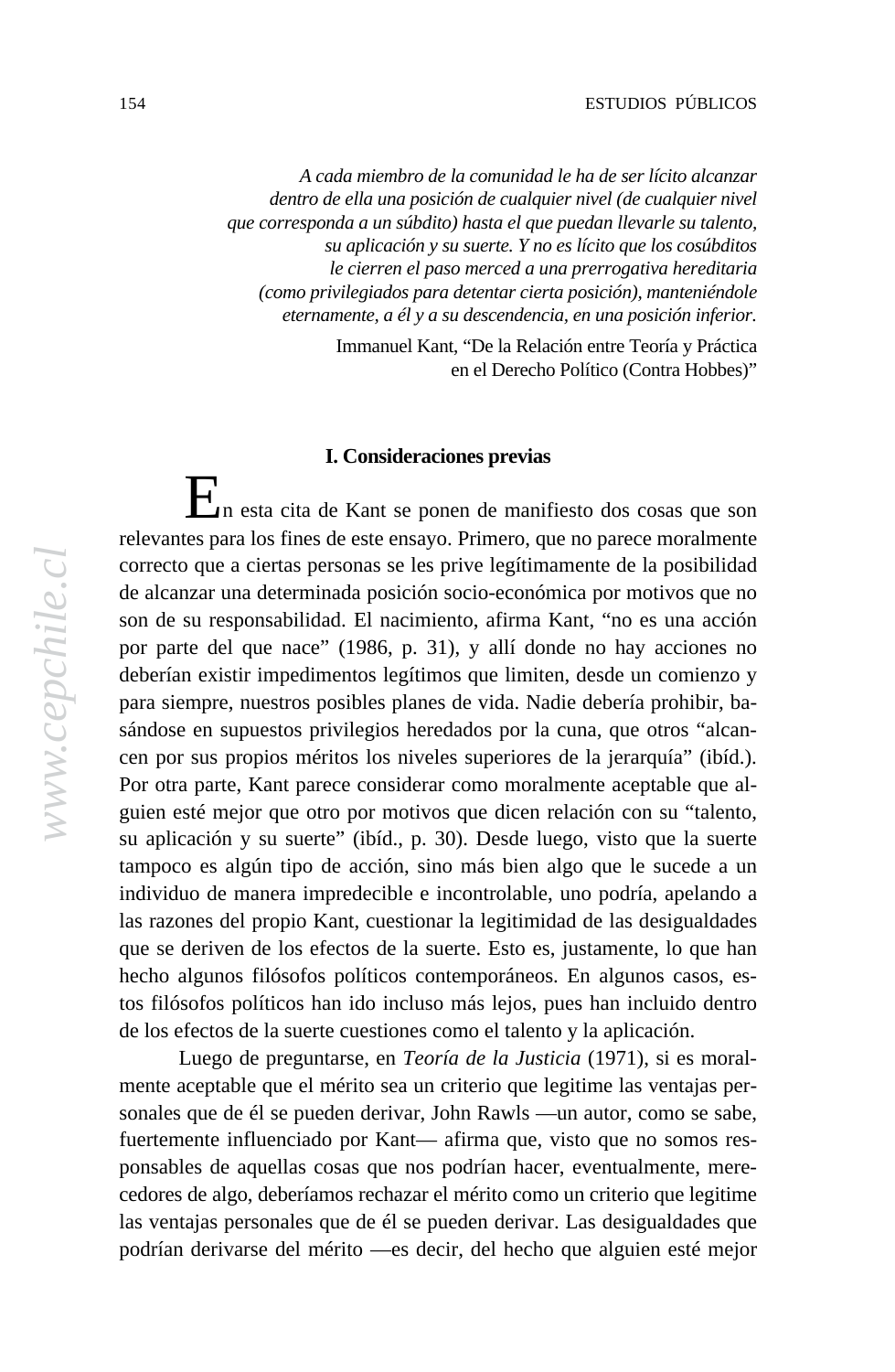que otro a causa de su talento— sólo son admisibles si benefician a los gue ono a causa de su talento—solo son admissioles si beneficial menos aventajados (véase ibíd., p. 104). Esto es, precisamente, *no* hacer del mérito un criterio para distribuir ventajas personales, pues basta que dichas ventajas no vayan asociadas al beneficio de los menos aventajados para que la desigualdad derivada del mérito no sea legítima y, en consecuencia, no se distribuya de acuerdo a él. Rawls afirma que no somos responsables del lugar que ocupamos en la sociedad, ni tampoco somos responsables de las dotes naturales que hacen que nos destaquemos de los demás en ciertas áreas y, además, tampoco somos responsables de aquellos rasgos de nuestro carácter —como, por ejemplo, el ser esforzado— que hacen que podamos dedicarnos a algo con mayor intensidad y perseverancia: "problemático es el que merezcamos el carácter superior que nos permite hacer el esfuerzo por cultivar nuestras capacidades, ya que tal carácter depende, en buena parte, de condiciones familiares y sociales afortunadas en la niñez, por las cuales nadie puede atribuirse mérito alguno" (ibíd., p. 106). Considerando la relación fundamental que, según Rawls, existe entre mérito y dotes naturales, usar el mérito como un criterio distributivo que justifique cualquier tipo de desigualdad implicaría darle a la "arbitrariedad de la naturaleza" (ibíd., p. 104) un peso moral que no debería tener. Es precisamente por eso que la distribución natural de los talentos debería ser considerada como un "acervo común" (ibíd.).

A partir de la publicación de *Teoría de la Justicia* ciertos filósofos políticos comenzaron a reflexionar de manera más sistemática en torno al nexo que, según ellos, debería existir entre justicia distributiva y responsabilidad. Juzgar a alguien moralmente por las propiedades de su carácter o por los resultados de sus acciones cuando esta persona no es responsable por tener tales propiedades o por producir tales resultados es algo que parece arrojar cierta sombra de duda sobre la plausibilidad moral de tales juicios. Ese mismo tipo de duda parece también arrojarse sobre aquellas *desigualdades* que no son responsabilidad de las personas, es decir, sobre el hecho de que algunos estén peor que otros —en ciertos aspectos considerados como relevantes— por razones que no tienen que ver con su responsabilidad. Ésa parece ser una de las razones que explican por qué muchos creen que, si desigualdades de ese tipo existen en una sociedad, entonces tal sociedad no puede decirse *justa*.

El grupo de filósofos políticos que, inspirados por las reflexiones hechas por Rawls, comenzó a discutir en detalle el nexo entre suerte, justicia y responsabilidad y que, con tal intención, se embarcó en la empresa de hacer la justicia distributiva inmune a los efectos de la suerte, ha recibido,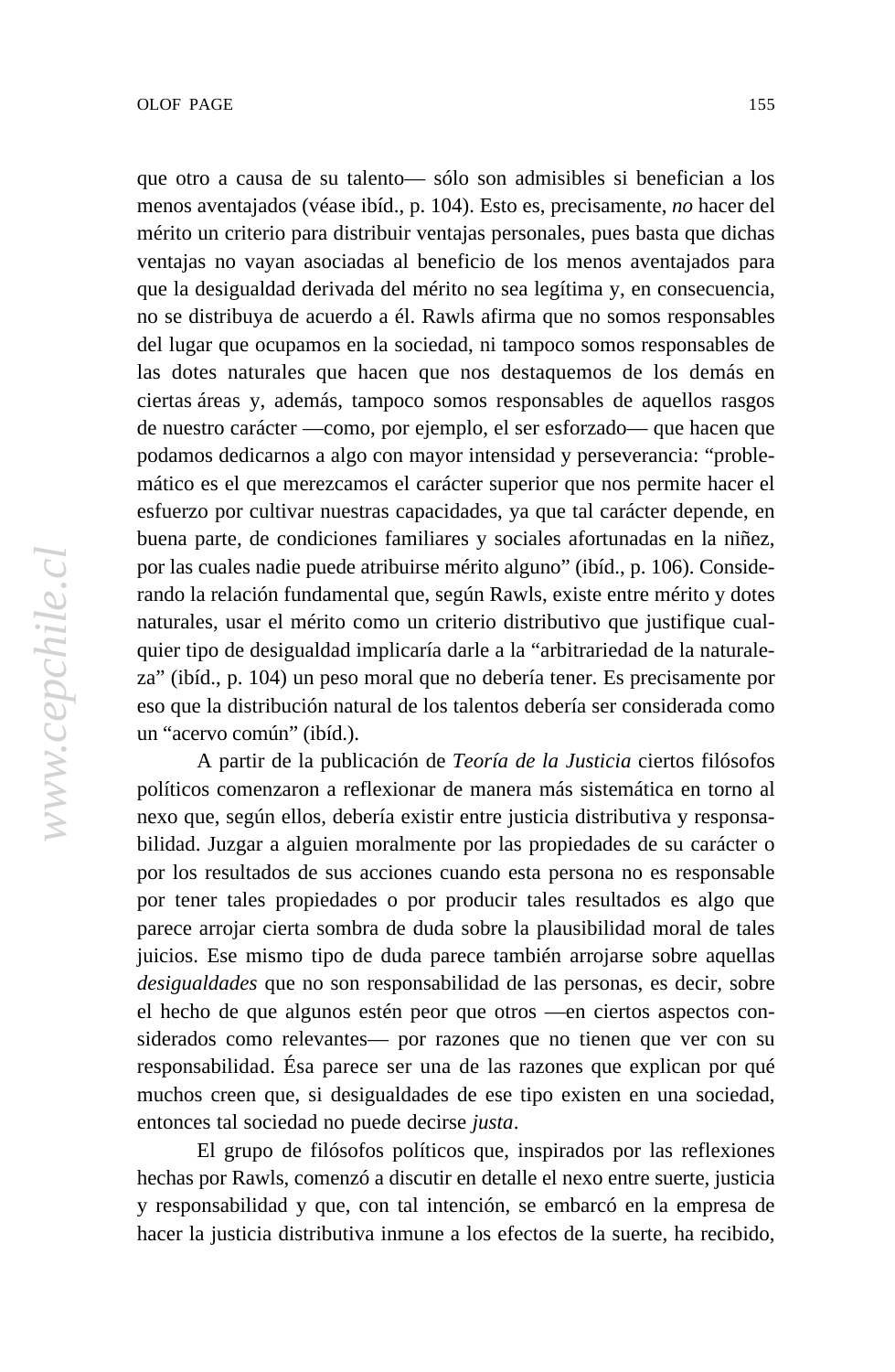entre otros, el nombre de *igualitarios de la suerte*<sup>1</sup>. Al parecer, el tipo de relación que el igualitarismo de la suerte masacido con Rawls no busrelation que el igualitatismo de la suerte ha establecido con Rawls ho caría simplemente profundizar ciertos aspectos que se encuentran ya presenes en la teoría de la justicia que Rawis propone. La manera en que component de la component de la componen mismo Rawls abordó la relación entre suerte y justicia es, a mi parecer, oasiante problemanca y esto puede expirea, en parte, has interpretaer rupturistas y continuistas que se han dado en relación con este punto. Por an rado estan quienes animan que Kawis dejo sin desarronar argunos interesantes aspectos relativos al nexo entre responsabilidad y justicia social, y sances aspectos relativos al fiexo entre responsabilidad y justicia social, y que, por tanto, la tarea consiste en continuar lo que Rawls habría simplecoalitions anywhere, much less among Latin America's presidential mente insinuado. Hay quienes, por otra parte, consideran que Rawls fracasa systems, the Concertación is geriatric, bearing the scars of miscellaneous en su intento por tratar de discutir la responsabilidad adecuadamente y que, en su memo por unan de diseam la responsabilidad adecuadamente y que, en consecuencia, la justicia social debe ser concebida de otra manera si lo en consecuencia, la justicia social debe ser concebida de otra maneira si lo<br>que se busca es darle espacio a una adecuada noción de responsabilidad<sup>2</sup>. que se busca es uarie espacio a una auceuada nocion de responsabilità No me pronunciaré aquí acerca de la manera en la que podría ser interpretada la relación que Rawls establece entre suerte, responsabilidad y justicia. sentes en la teoría de la justicia que Rawls propone. La manera en que el bastante problemática y esto puede explicar, en parte, las interpretaciones un lado están quienes afirman que Rawls dejó sin desarrollar algunos intere-Hacerlo adecuadamente requeriría otro artículo.

nacerto aleculadamente requermia ou o articulo.<br>Mi intención en las páginas que siguen es ofrecer una descripción necessarily devast and the coalition of the coalition's survival for a number of reasons. general del igualitarismo de la suerte (secciones II y III) y, luego, una interpredeton algo más espectiva (sección IV). Con la interpredetión en ineite,<br>presentaré una objeción a dicha teoría (sección V). La objeción pretende mostrar que el igualitarismo de la suerte no logra combinar exitosamente las mostrar que en guantarismo de la suerte no logra comomía exitosamente las<br>demandas igualitarias con las exigencias que se derivan de la aplicación del ecinandas iguardarías con las exigencias que se derivan de la apreación del<br>criterio de responsabilidad personal. La discusión irá acompañada —a lo democratic de responsabilidad personal. Ea diseasión ha acompañada e a los con-<br>largo de todas las secciones— de algunas distinciones relativas a los conpretación algo más específica (sección IV). Con tal interpretación en mente, ceptos de igualdad y responsabilidad que deberán ayudar a esclarecer ciertos puntos y, al mismo tiempo, hacer más compleja la reflexión en torno a ellos.

### **II. Igualitarismo de la suerte**

A partir de los últimos veinte años el igualitarismo de la suerte ha ido ocupando —en la discusión relativa a cuestiones de justicia distributiva un espacio cada vez mayor. Según algunos es "una de las teorías de justicia distributiva más significativas emergidas desde la publicación de *Teoría de la Justicia*" (Scheffler, 2003, p. 5).

<sup>1</sup> Esta expresión se encuentra en Anderson (1999), p. 289. La expresión en inglés es "luck egalitarianism".

 $2$  En la interpretación continuista se puede encontrar a Kymlicka (2002, pp. 70-72) y Dworkin (cf. Pauer-Studer, 2002). En la interpretación rupturista se encuentra, por ejemplo, Roemer (1996, pp. 175-176).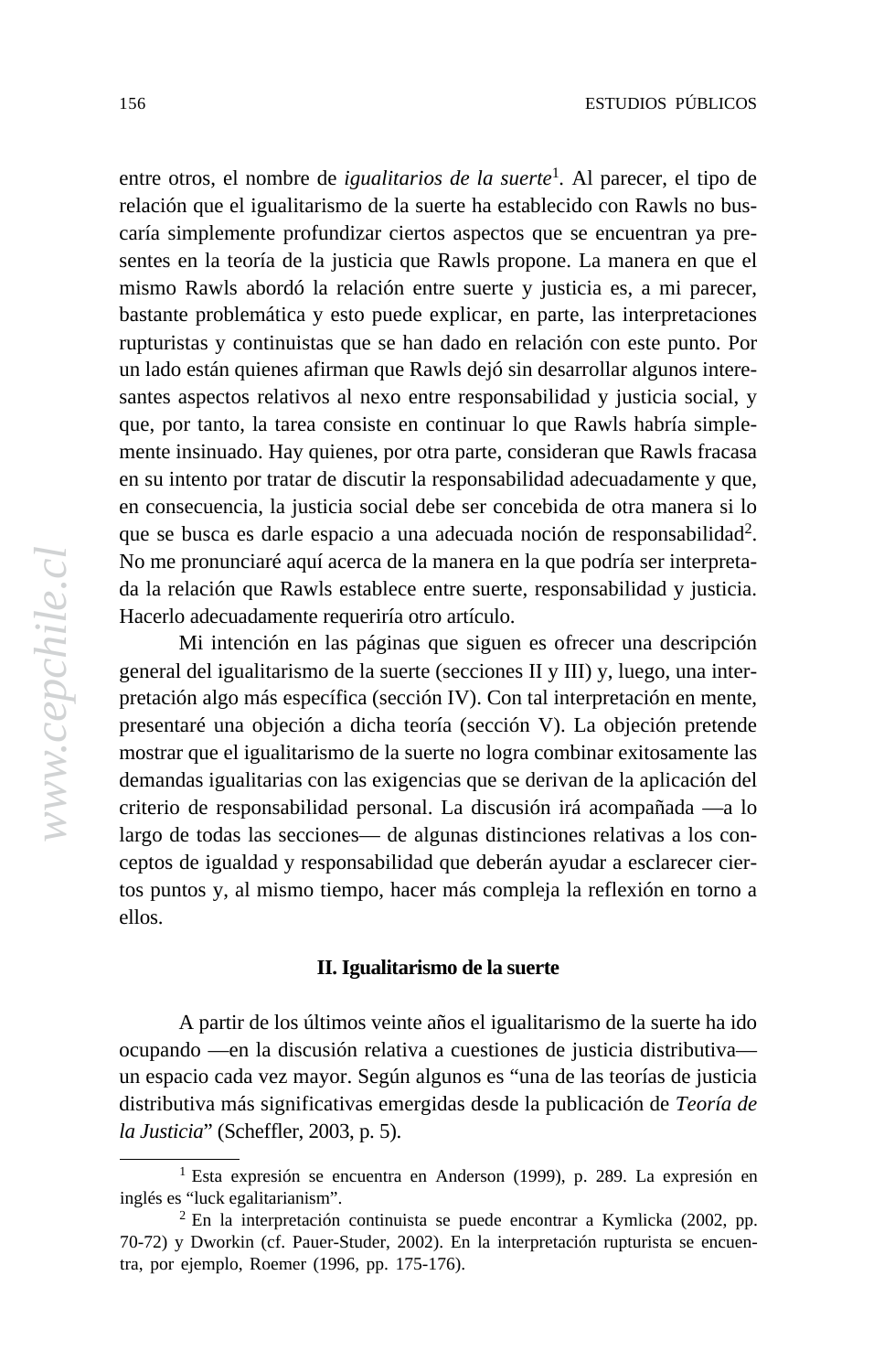La publicación de esa obra de Rawls sentó las bases para que, pos-E publicación de esa obra de Rawis sento las bases para que, pos-<br>teriormente, debido al trabajo de filósofos políticos como Ronald Dworkin, Richard Arneson, G. A. Cohen, John Roemer, Thomas Nagel y otros, las nemata Arneson, G. A. Conen, sono Roemer, Thomas Nager y otros, has<br>pistas —que hasta entonces corrían paralelas— de la discusión relativa a pistas — que hasta entonces corrian paracias— de la discusión relativa a<br>los requisitos que hacen legítimos los juicios de responsabilidad moral y la parties de morte de march regiuntos los julcios de responsabilidad morar y la<br>discusión relativa a las demandas de lo que, en general, se pueden llamar las discussion relativa a las demandas de lo que, en general, se pueden namar las<br>teorías igualitarias de la justicia distributiva, se intersectaran<sup>3</sup>. Uno de los control. Finally, by the 2005 elections, the Concertación will have held the productos de esta intersección —elaborado por los filósofos recién mencioproductos de esta intersección —claborado por los filosofos fecten inencio-<br>nados— es, precisamente, el igualitarismo de la suerte. La extensión que nados— est, precisamente, en iguantarismo de la suerte. Ea extensión que<br>esta intersección tenga va a depender, en gran medida, de la manera en la esta intersección tenga va a depender, en gran incuida, de la manera en la<br>que los distintos tipos de teorías que forman parte del igualitarismo de la suerte traten la relación entre suerte, responsabilidad e igualdad.

stricte d'alem la relación charges agrice, inclusion charges againsta.<br>Tanto en el ámbito de la responsabilidad moral como en el ámbito de parliamentary rights from five of the coalition's deputies in 2002, and the las teorías igualitarias de la justicia distributiva la discusión se ha vuelto ras corras regular distritusion distributiva la discussión se ha vuento<br>cada vez más compleja. La literatura contemporánea en relación con la resedda vez mas compleja. Ea incritada concimporanta en relación con la responsabilidad moral es muy extensa<sup>4</sup>. Lo mismo sucede con relación al con-Any of these forces, or some combination of them, could indeed cepto de justicia distributiva y, en particular, con relación al concepto de igualdad distributiva<sup>5</sup>. Los análisis realizados relativos a este último connecessarily devantual for a number of reasons for a number of reasons. cepto han permitido distinguir y aislar las distintas intuiciones morales que están detrás de las demandas igualitarias.

4 Fischer y Ravizza (1998) ofrecen un buen panorama de la discusión actual y de la bibliografía relevante.

 $\frac{3}{3}$ Al hablar de los requisitos que hacen legítimos los juicios de responsabilidad moral me refiero, fundamentalmente, a los requisitos de carácter metafísico propios del debate acerca del libre albedrío. Es legítimo emitir juicios de responsabilidad moral respecto de la acción realizada por un determinado agente sólo si tal acción fue realizada libremente. Para algunos dicha libertad podría verse seriamente amenazada si la siguiente tesis metafísica fuese verdadera: *cada evento está determinado por la realización de condiciones suficientes para su acontecimiento*. A esta tesis se la suele llamar "tesis determinista". La verdad de la tesis determinista amenaza la existencia de actos libres porque, desde esta perspectiva, para que existan actos libres se requieren dos cosas: que la acción sea el producto del control del agente y que existan cursos alternativos de acción. Existen cursos alternativos de acción cuando es verdad que el agente podría haber actuado de otro modo. Según esta interpretación, la verdad de la tesis determinista elimina la existencia de cursos alternativos de acción. A esta posición se la llama "incompatibilismo". Para otros —llamados "compatibilistas"— la verdad de la tesis determinista no amenaza la existencia de actos libres porque la libertad es concebida de otra manera. Esto significa que, en lugar de adherir al criterio del control y de los cursos alternativos de acción, adhieren, por ejemplo, al concepto de voluntariedad, es decir, lo único que importa a la hora de emitir juicios de responsabilidad moral es que el agente haya realizado la acción voluntariamente.

<sup>5</sup> La literatura sobre este punto es particularmente extensa. Para tener una idea de la complejidad del concepto de igualdad distributiva, Temkin (1993) es un buen punto de inicio. Interesantes artículos sobre la materia se encuentran en Mason (1998).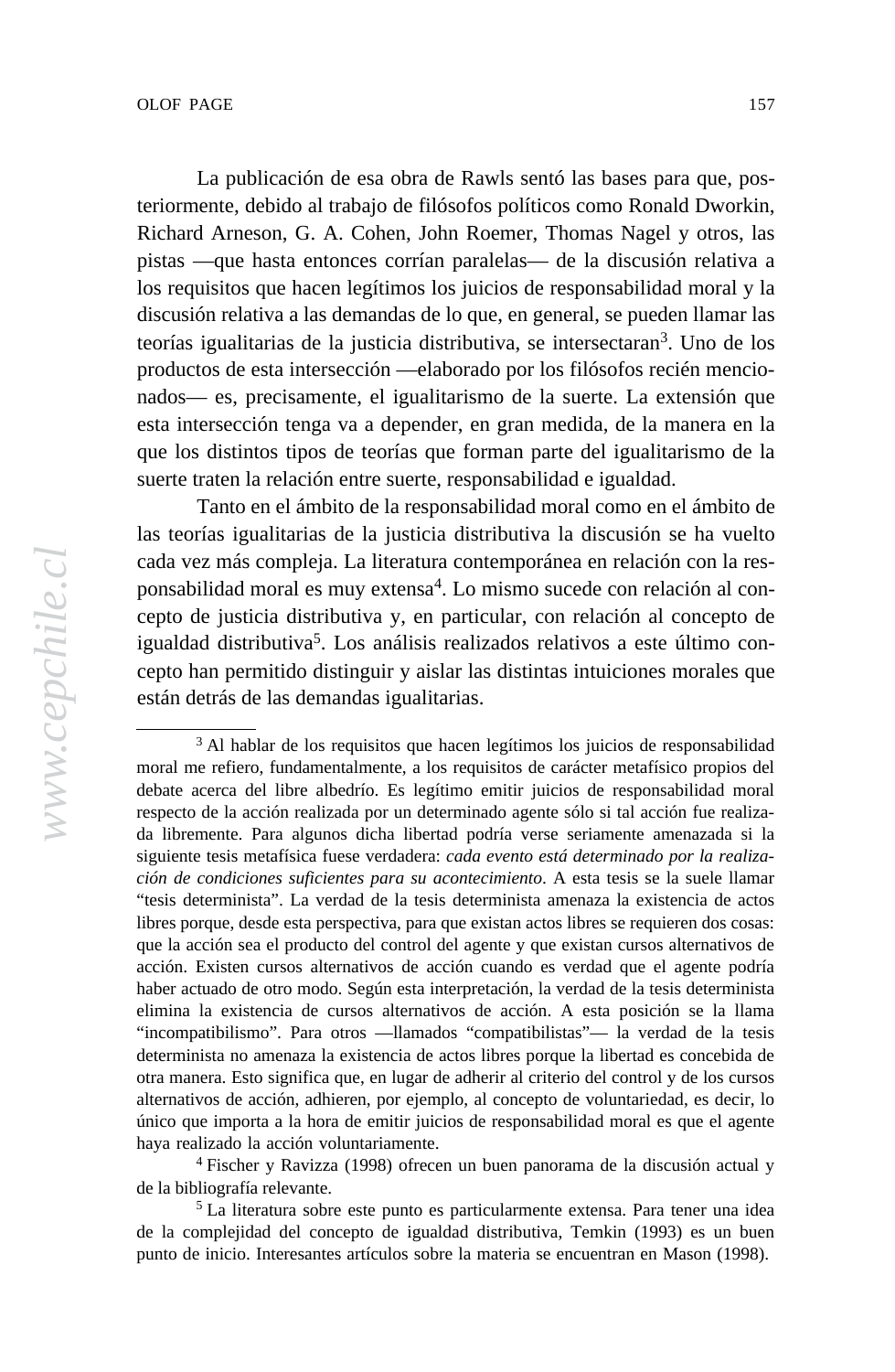Cuando se habla aquí de "igualdad" se hace referencia a la igualdad government during the 1990s of the control of a 1990s. More control to the coalition in the coalition in the control of the coalition in the coalition in the coalition of the coalition in the coalition of the coalition in con relación a ciertos aspectos —que, por diversas razones, se consideran 1980s, so as time passes, the compelling force of that initial motivation personas. No se pretende afirmar con esto que ése es el único tipo de personas. To se pretende aminar con esto que ese es er unico up igualdad relevante y que, por ejemplo, la igualdad política no debería jugar on paper as interior ac, algo así como, ana teoria general ac la justicia. significa, entre otras cosas, que el igualitarismo de la suerte se concentra en na porción de la justicia distributiva, aquella porción que dice relación con<br>la distribución de recursos en función de algún aspecto de la vida de las ra distribución de recursos en runción de argun aspecio de la vida de las<br>personas considerado como relevante. Esta distribución implica una cierta personas considerado como relevante. Esta distribución impieda una eleita<br>distribución de derechos y deberes, pero no de todos los derechos y deberes de los que debería ocuparse la justicia social en general. importantes— relativos a la condición material o a los planes de vida de las un papel al interior de, algo así como, una teoría general de la justicia. Esto una porción de la justicia distributiva, aquella porción que dice relación con

res de los que deberta ocupaise la justicia social en general.<br>Por otra parte, cuando se habla aquí de "suerte" se hace referencia a participarida están from five of the coalition's deputies in 2002, and the coalition's dependence of the coalition's dependence of the coalition's dependence of the coalition's dependence of the coalition's dependence of t ra beurtenera impredectible de eventos o circuistaneias que están fuero control de las personas y que no son atribuibles a la acción de otros sujedistingue de la que se da cuando, por ejemplo, alguien decide jugar en el undermine the Concertación, but we do not regard these factors as casino. A este último tipo de suerte se la suele llamar "suerte opcional"6. necessão. A este uma upo de suerte se ra suere numarezado operante sur a numero elección de las personas, In the first place, the Chilean economy has come through the last five years no es el tipo de suerte que, según la teoría de la justicia que examinaremos, no es er upo de suerte que, segun la teoría de la justicia que examinacionos, genera desigualdades moralmente ilegítimas. La suerte —como la llamareemployees and growth figures rebounded in figures reduced to 2003 a numerous mos aquí para distinguirla de la suerte opcional— excluye entonces, por mos aqui para uisinguiria de la suerte operonal— exercye entonces, por definición, la responsabilidad. Como veremos, es por este motivo que los economicon, la responsabilidad. Como veremos, es por este motivo que los efectos que la suerte produce en términos de desigualdad deberían ser, erectos que la suerte produce en terminos de desigualdad deberían ser, según los igualitarios de la suerte, corregidos. Serán relevantes aquellos tos, es decir, circunstancias o eventos inevitables. Este tipo de suerte se tipos de suerte que se consideren importantes a la hora de explicar la causa de ciertas desigualdades. Por ejemplo, desigualdades generadas por diferencias en las capacidades naturales (talentos) o desigualdades generadas por las circunstancias socio-económicas en las que a una persona le toca nacer<sup>7</sup>.

Uno de los supuestos atractivos que tiene el igualitarismo de la suerte es que intenta conciliar dos elementos que, desde el punto de vista de las demandas de justicia distributiva, se encontraban no sólo separados, sino que pertenecían a distintas y, en algunos casos, opuestas maneras de en-

<sup>6</sup> La distinción entre suerte opcional (*option luck*) y suerte —o, más literalmente, mera suerte (*brute luck*)— se encuentra en Dworkin (2000), p. 73.

<sup>7</sup> En Nagel (1979) se puede encontrar una clasificación de los distintos tipos de suerte. Esta clasificación hace referencia, sobre todo, a la cuestión de la responsabilidad moral en general y, por tanto, no todos los tipos de suerte que Nagel distingue son necesariamente relevantes para la justicia distributiva. Una discusión más cercana a la temática de este ensayo se encuentra en Vallentyne (2002).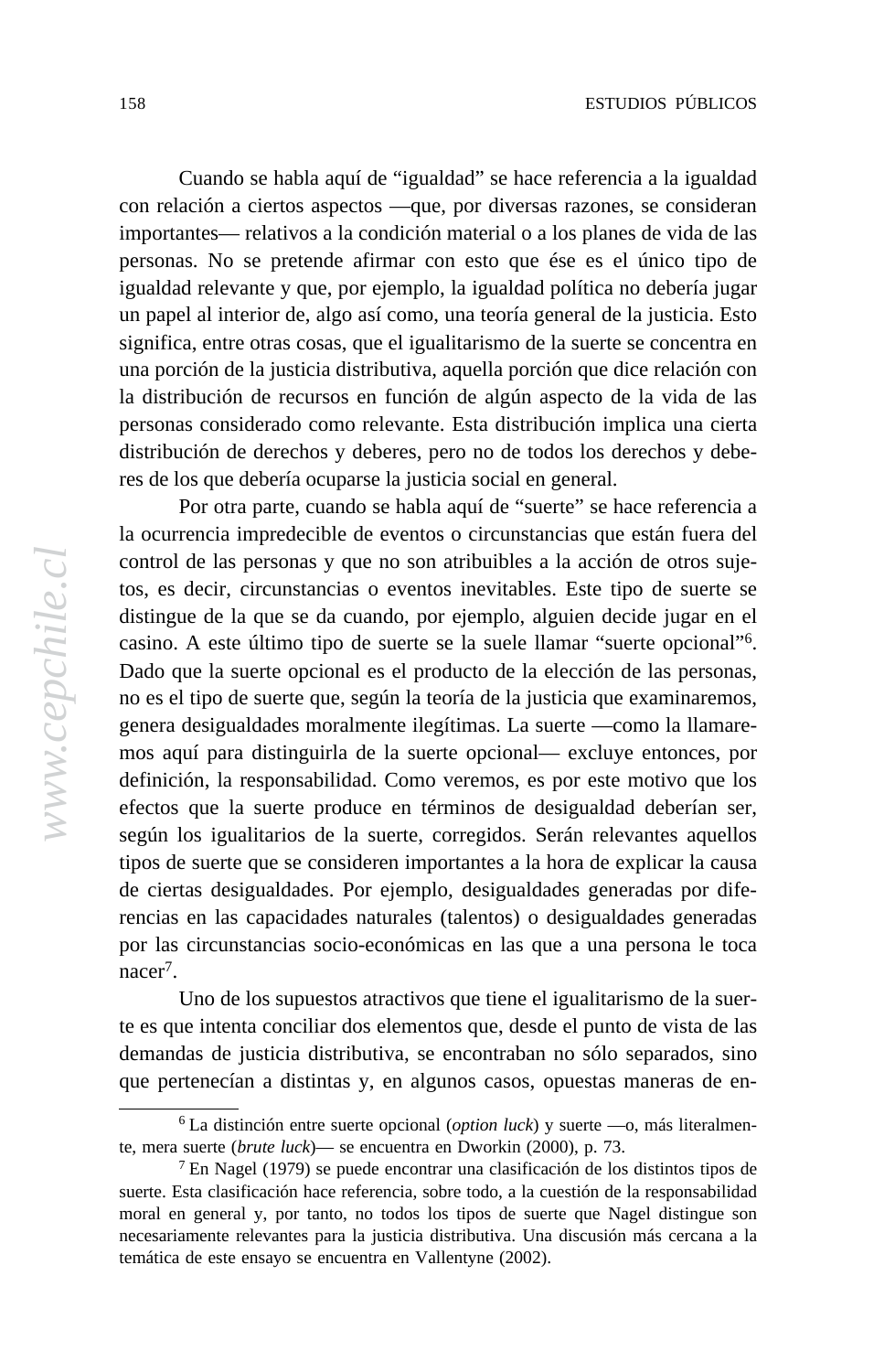tender tales demandas. Un cierto tipo de demanda igualitaria suele poner government during the 1990s. Moreover, the coalition is a community of the coalition in the coalition in the coalition in the coalition in the coalition in the coalition in the coalition in the coalition in the coalition todo el énfasis en la necesidad de eliminar las desigualdades entre las personas, pues considera que *es moralmente malo que alguien esté peor que* mo. I cisigue to que se puede namar una iguatada estricta. Ona vez principio de igualdad estricta ha sido satisfecho, las diferencias en las capaordates naturales y or note accional de las personas produenta inev mente ciertas desigualdades que requerirán nuevamente la aplicación del presidency and a majority in the Chamber of Deputies (the legislative house tarios de la suerte— que la constante aplicación del principio de igualdad estricta no es morammente regruma porque existen desiguardades que son el<br>producto de la acción voluntaria de los individuos. Además, adherir al prinproducto de la acción voluntaria de los marvidades. Además, admerir al principio de igualdad estricta implica considerar como moralmente bueno quitarcorruption charges against members, including the stripping of le recursos a alguien única y exclusivamente con el fin de igualarlo al resto, parliamente con en marca y exercisivamente con en male iguarano antesto, incluso en aquellos casos en los que tal operación no haga que nadie esté  $\frac{1}{2}$  discrete that goes with  $\frac{1}{2}$  and  $\frac{1}{2}$  and  $\frac{1}{2}$  and  $\frac{1}{2}$  and  $\frac{1}{2}$  and  $\frac{1}{2}$  and  $\frac{1}{2}$  and  $\frac{1}{2}$  and  $\frac{1}{2}$  and  $\frac{1}{2}$  and  $\frac{1}{2}$  and  $\frac{1}{2}$  and  $\frac{1}{2}$  and  $\frac{1$ mejor<sup>8</sup>. Ésta es la conclusión a la que se debe llegar si consideramos que la  $A_{11}$  of the some combination of the metal independent independent independent independent independent independent independent independent in  $A_{21}$ es el ideal más importante a seguir. Generalmente quienes atacan la idea de rios atacan a las teorías de inspiración igualitaria en nombre de la libertad, nos atacan a las teorías de inspiración iguantana en hombre de la hoertad, señalando, por ejemplo, que el libre emprendimiento de las personas tiende  $\frac{1}{1}$  schalando, por ejemplo, que el nore emprehammento de las personas siempre a subvertir los resultados de cualquier patrón distributivo y que, por consiguiente, se requieren constantes intervenciones que pongan freno *otro*. Persigue lo que se puede llamar una *igualdad estricta*. Una vez que el cidades naturales y el libre accionar de las personas producirá inevitableprincipio. Hay quienes podrían considerar —por ejemplo, los mismos igualiestricta no es moralmente legítima porque existen desigualdades que son el igualdad es, *en sí misma*, moralmente buena y si, además, consideramos que igualdad estricta son considerados como antiigualitarios. Los antiigualitaal libre accionar de los individuos<sup>9</sup>.

economic de la many of the issues.<br>Como veremos en detalle más adelante, los igualitarios de la suerte democratic legacy of the Pinochet era —including the renowned consideran que el igualitarismo estricto no es sensible a las elecciones de las personas y, por esta razón, no consideran moralmente correcto que quienes han voluntariamente decidido dedicarse, por ejemplo, a una actividad lucrativa, deban financiar la vida de quienes han decidido trabajar menos o no trabajar en absoluto (en el supuesto, claro está, de que ambos hayan tomado tales decisiones en igualdad de condiciones). Por otro lado, los mismos igualitarios de la suerte consideran que quienes argumentan contra cualquier tipo de criterio distributivo que pretenda corregir cierto tipo de desigualdades, no son sensibles a aquellas desigualdades que se derivan de circunstancias o eventos debidos a la mala suerte, es decir, debidos a circunstancias o eventos por los cuales los individuos no son responsables. Por estas razones los igualitarios de la suerte consideran que *es moral-*

<sup>8</sup> Parfit (1998), p. 10, llama a esto "the levelling down objection". Semejantes observaciones acerca del principio de igualdad estricta se encuentran en Raz (1986), cap. 9, y Temkin (1993), pp. 247-248.

<sup>9</sup> Véase Nozick (1974), pp. 160-164.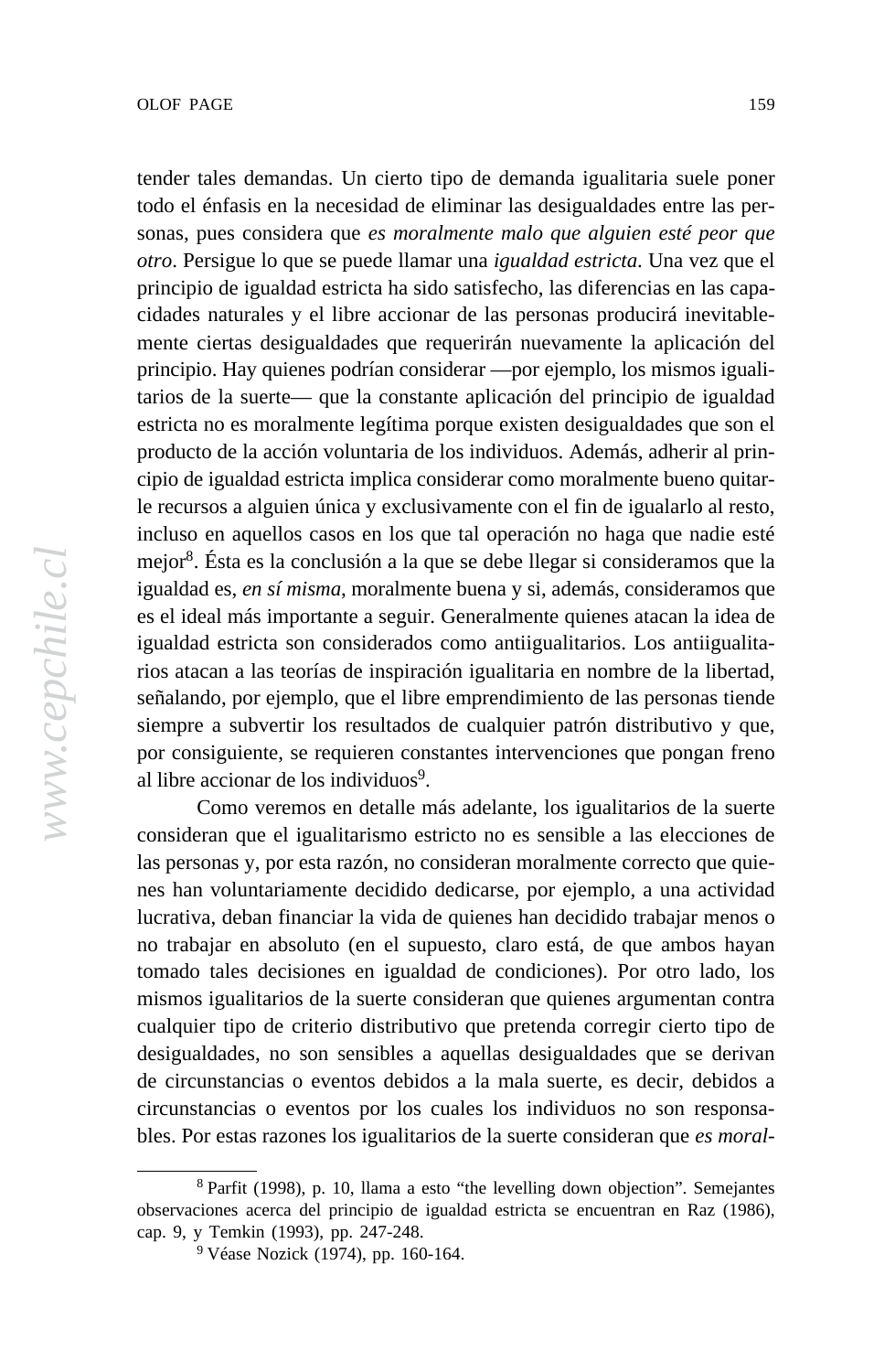mente malo que una persona esté peor que otra por motivos que no son de mente maio que una persona este peor que otra por motivos que no se *su responsabilidad*. De esta manera lo que se pretende es reconocer, por un lado, la necesidad de corregir las desigualdades que son el producto de la  $\frac{1}{2}$  might not only a differentially weaken. In a distribution, and  $\frac{1}{2}$  might not its component is component in and even its component in a subsequent in a subsequent in a subsequent in a subsequent in a subseq de las decisiones de las personas. No es mi intención en este ensayo ananzar fos afsuntos criterios que fos tguantarios de la suche asan para terminar lo que es producto de la suerte y lo que es producto de la suerte y, por otro, la necesidad de *no* corregir las desigualdades derivadas lizar los distintos criterios que los igualitarios de la suerte usan para deresponsabilidad.

responsaonidad.<br>Debido, precisamente, al intento por conciliar igualdad con responelected by popular vote) for 16 years. By the standards of multiparty sabilidad, el igualitarismo de la suerte puede ser entendido como un tipo de sabindad, el igualitario. El respeto por las decisiones que los individuos autó-<br>liberalismo igualitario. El respeto por las decisiones que los individuos autónocransmo iguantano. El respeto por las decisiones que los marvidades adio-<br>nomamente adoptan es uno de los rasgos que caracterizan a la tradición liberal<sup>10</sup>, en el sentido de que la existencia misma del orden político se para i en el senhado de que la existencia inisma del orden ponteo se justifica en función de la protección de ciertas libertades individuales y, por gustrica en función de la protección de eleitas nocrtades marvidades y, por lo mismo, en función de los límites de competencia que deberían caracterizar lo mismo, en función de los mintes de competencia que decernan caracterizar.<br>al poder político. Existen ciertas áreas en las cuales los principios de justicia pouce pointed. Existen cicrus areas en las cuales fos principios uc just no deberían intervenir porque, si lo hiciesen, atentarían contra la condición necessarily de vasta to the control survival for a numerotal for a numerotal for a numerotal for a number of reasons. n ero er respeio por las decisiones de las personas deja de ser un gesto de<br>mera deferencia cuando quien toma esas decisiones lo hace en un contexto  $\frac{1}{2}$  increased that  $\frac{1}{2}$  is started than that of any of  $\frac{1}{2}$  is  $\frac{1}{2}$  if  $\frac{1}{2}$  is  $\frac{1}{2}$  if  $\frac{1}{2}$  if  $\frac{1}{2}$  if  $\frac{1}{2}$  if  $\frac{1}{2}$  if  $\frac{1}{2}$  if  $\frac{1}{2}$  if  $\frac{1}{2}$  if  $\frac{1}{2}$  if material que permite suponer un nivel de autonomía moralmente relevante, es decir, un niver de adionomía que exertige la positionada de que las deci-<br>siones en cuestión, a pesar de ser tomadas voluntariamente, sean el produceconomic stewardship. Next, many of the issues surrounding the non-to de una situación social y económicamente desventajosa. El proporcionar no de una situación social y economicamente desventajosa. El proporcional un contexto material que posibilite un nivel de autonomía como el señalado de agentes racionales autónomos que nos define como seres humanos. es decir, un nivel de autonomía que excluye la posibilidad de que las decidice relación con el componente igualitario de este tipo de liberalismo. Junto con esto es oportuno señalar que algunos de los que forman parte de lo que aquí se llama igualitarismo de la suerte se describen a sí mismos como liberales —es el caso, por ejemplo, de Richard Arneson, Ronald Dworkin y Thomas Nagel.

### **III. Igualitarismo de la suerte e igualdad de oportunidades**

Quisiera analizar ahora con algo más de detalle lo que aquí se ha llamado igualitarismo de la suerte. Lo que intentaré hacer en lo que sigue es presentar en sus líneas generales una teoría de la justicia distributiva que no existe tal y cual la presentaré. La razón de esto es que los autores que son agrupados bajo el término "igualitarismo de la suerte" proponen teorías

<sup>10</sup> Véase, por ejemplo, Gutmann (1980), p. 6; Waldron (1987), p. 133.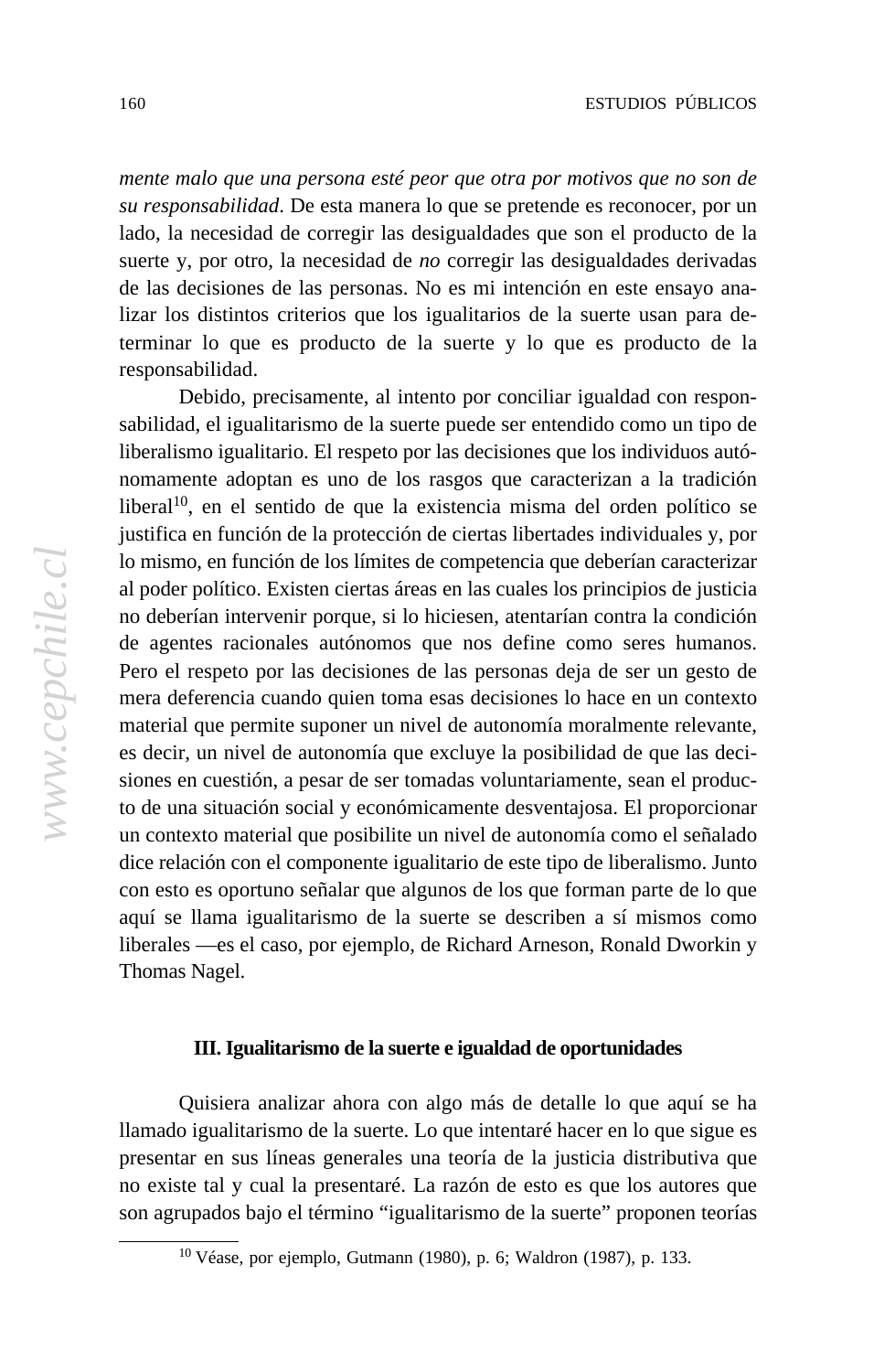de la justicia que se diferencian entre sí en ciertos aspectos. Estas teorías government during the the the the coalition is the coalition in the coalition in the coalition in the coalition in the coalition in the coalition in the coalition in the coalition in the coalition in the coalition in the c difieren, por ejemplo, respecto de la respuesta que dan a la pregunta "*i*gualdad de qué?". En algunos casos se trata de igualdad de recursos".  $(Dwolxni, 2000, cap. 2)$ , en ou os iguardad de Oponumuades para error. tar (Arneson, 1989), en otros igualdad de acceso a la ventaja (Cohen, 1999), en otros igualdad de acceso a la ventaja (Cohen, social status of divorces que se dan para justificar la selección del oten a igual<br>son, *en parte*, el resultado de distintas maneras de concebir la relación entre son, en parte, el resultado de distintas maneras de concebir la relación entre<br>suerte y responsabilidad. No es mi interés aquí dar cuenta de esas razones y  $p_{\text{ref}}$  and  $p_{\text{ref}}$  is the chamber of Deputies (the legislative house house house house house house house house house house house house house house house house house house house house house house house house house hou examinar si éstas son coherentes con el tipo de bien a igualar seleccionado. Lo importante es ententer que nay directivas en la manera de trazar en límite entre lo que se considera debido a la suerte y lo que se considera minte chite to que se considera debido a la suene y lo que se considerado debido a la responsabilidad de las personas. Por este motivo lo que haré será presentar los principios generales que dan cuenta de aquellos elemenserá presentarios principios generales que dan cuenta de aquenos elementos en las diferentes teorías mencionadas que ameritan que éstas general distribution of the reinforce with the reins of power for some property of power for some power for some power for some power for some power for some power for some power for some power for some power for some powe sean agrupadas bajo el mismo término. Esto significa, entre otras cosas, que no entraré en el debate acerca de cuales deberran ser los bienes felevantes a<br>igualar. No entraré en tal debate, no porque me parezca sin importancia, sino ne pareze a sur importancia, sincerta termine termine do notate.<br>porque la objeción que desarrollaré en la sección V es aplicable al igualitaporque la objecton que desarronare en la seceron  $\mathbf{v}$  es apricable al num rismo de la suerte en su conjunto, independientemente de la respuesta que (Dworkin, 2000, cap. 2), en otros igualdad de oportunidades para el bienes- $1989$ <sup> $11$ </sup>. Las razones que se dan para justificar la selección del bien a igualar Lo importante es entender que hay diferencias en la manera de trazar el no entraré en el debate acerca de cuáles deberían ser los bienes relevantes a se dé a la pregunta "*i* igualdad de qué?"<sup>12</sup>.

se de a la pregunta en la que italian de que:<br>La manera en la que los igualitarios de la suerte han elaborado el employment and growth figures rebounded in first months of 2003. The nexo entre suerte, responsabilidad e igualdad ha alcanzado, en las últimas nexo entre suerte, responsabindad e iguandad na alcanzado, en las unimas dos décadas, un notable nivel de riqueza analítica y esto se explica, en economic stecadas, un notable inver de riqueza analitica y esto se expirea, en<br>parte, por la naturaleza misma del problema. Al introducir, en el ámbito de la democratic legacy of the Pinochet era —including the renowned filosofía política, la cuestión de los efectos de lo que Rawls llama la "lotería natural" (1971, p. 79), se introducen inevitablemente todas las complejidades metafísicas que el problema requiere y, en ese sentido, un adecuado análisis de los elementos que están en juego es de vital importancia para la claridad y profundidad de la discusión. Como he señalado, parece necesario elaborar un criterio que permita distinguir aquello que puede ser atribuido a la lotería natural y aquello que no. Esto significa que, de una u otra forma, los igualitarios de la suerte deben hacerse cargo de ciertos aspectos del debate relativo a las condiciones (metafísicas y epistemológicas) necesarias y suficientes para la atribución de responsabilidad moral. En relación con

<sup>11</sup> Los autores mencionados aquí se remiten a los que pueden ser agrupados bajo el igualitarismo de la suerte. Las respuestas posibles a la pregunta "¿igualdad de qué?" involucran un rango más amplio de teorías igualitarias.

<sup>12</sup> Agradezco a un árbitro anónimo de *Estudios Públicos* el haber llamado la atención sobre este punto y permitirme poner mayor énfasis sobre la postura que adoptaré en este ensayo sobre la relación entre los bienes relevantes y el igualitarismo de la suerte en general.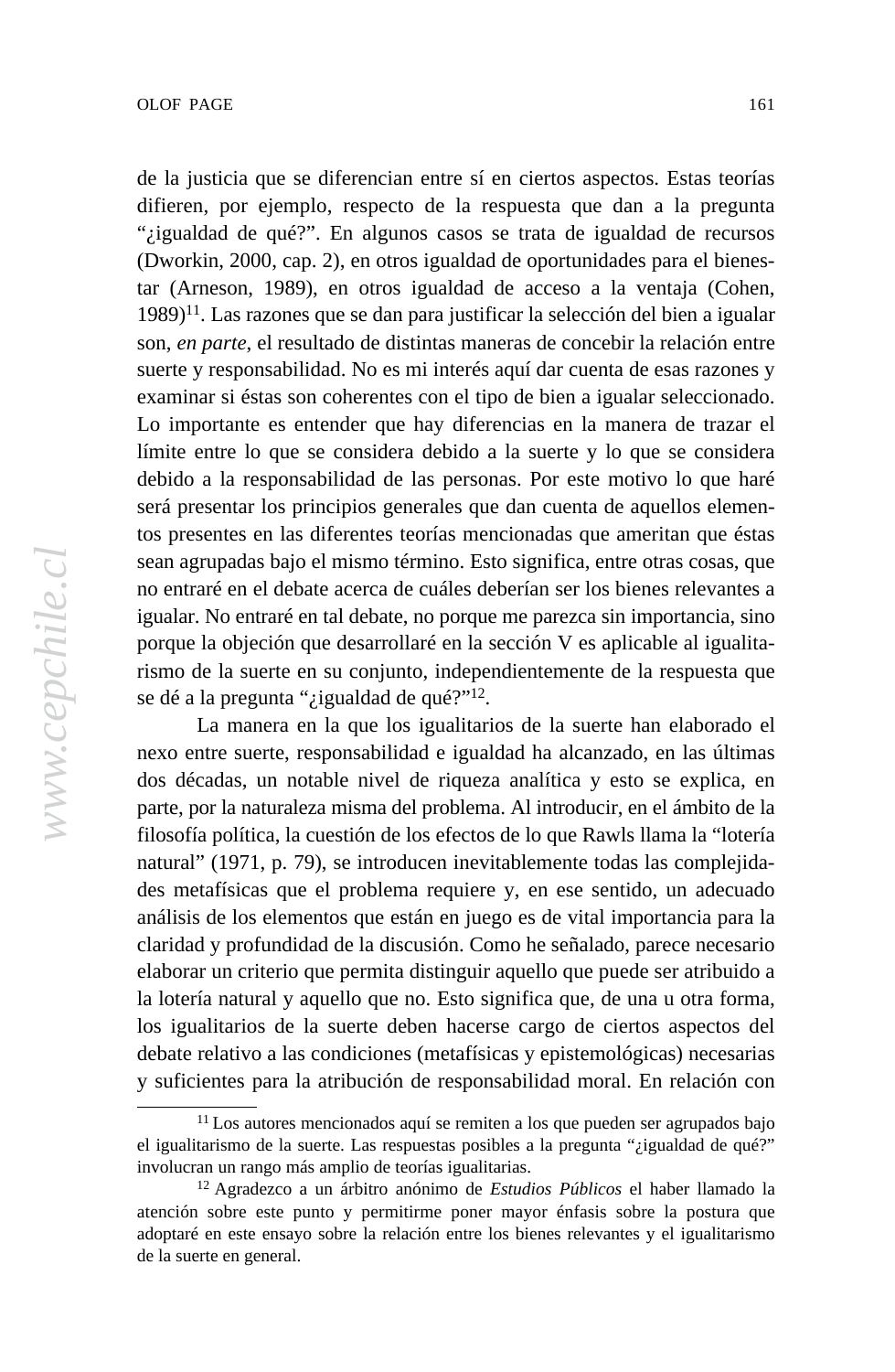este punto G. A. Cohen, uno de los exponentes del igualitarismo de la sue punto G. A. Conen, uno de los exponentes del igualitarismo de la<br>suerte, señala que "podemos estar de hecho metidos hasta el cuello en el gaerte, senara que pouentos estar de necho metados nasta er eueno en en<br>problema del libre albedrío, pero esa sólo es mala suerte. No es una razón problema del note anocario, però esa solo es mara suerte. No es una razon<br>para no seguir el argumento hacia donde va" (1989, p. 934). No analizaré para no segun el argumento naela donde va (1909, p. 934). No analizado aquí las posibilidades teóricas que pueden desprenderse de la conexión entre el debate acerca del libre albedrío y la justicia distributiva<sup>13</sup>.

over social issues, such as the legal status of divorce and access to birth Como se puede desprender de lo que ya hemos dicho anteriormente, control. Finally, by the 2005 elections, the Concertación will have held the los igualitarios de la suerte proponen lo que llamaré un *principio de com*pensación. Aquellas desigualdades que sean el producto de la suerte depensación. Aquenas desiguadades que sean el producto de la suerte de-<br>berían ser, en la medida de lo posible, eliminadas *cada vez* que ellas se produzcan. Por otra parte, aquellas desigualdades que sean producto de la  $\frac{1}{2}$ systems, the Concertación is geriatric, bearing the scars of miscellaneous responsabilidad de las personas son moralmente legítimas y, por tanto, no corruption charges against members, including the stripping of deberían ser compensadas. Llamaré a esto el *principio de responsabilidad*. el principio de compensación y el principio de responsabilidad son expre-<br>El principio de compensación y el principio de responsabilidad son expre- $\mu$  displaced discontroller that goes with  $\mu$  and  $\mu$  so  $\mu$  so  $\mu$  so  $\mu$  so  $\mu$  so  $\mu$  so  $\mu$  so  $\mu$  so  $\mu$  so  $\mu$  so  $\mu$  so  $\mu$  so  $\mu$  so  $\mu$  so  $\mu$  so  $\mu$  so  $\mu$  so  $\mu$  so  $\mu$  so  $\mu$  so  $\mu$  so long. One might conclude, then, that the coalition is simply ready to expire. sión, respectivamente, de la *sensibilidad a la suerte* y de la *sensibilidad a* restabilitarismo de la suerte formulan estos dos principios de distintas maneundermine the Concertación, but we do not regard these factors as ras. G. A. Cohen, por ejemplo, piensa que "parte importante del propósito nastigatival for a number of reasons fundamental igualitario es extinguir la influencia de la suerte (*brute luck*) en Innuamental igualitario es extingun la influencia de la suerte (*ortile titek)* en<br>la distribución. La suerte es un enemigo de la igualdad justa, y, ya que los ra distribución. El suerte es un enemigo de la iguandar justa, y, ya que los excusa desigualdades que de otro modo serían inaceptables" (1989, p. 931). Concertación may well be in a position in 2005 to claim credit for good Richard Arneson piensa que "cuando las personas gozan de igualdad de economic sternato en el bienestar en sentido amplio, cualquier desigualdad de oportunidades para el bienestar en sentido amplio, cualquier desigualdad de bienestar en la posición que ellas alcancen se debe a factores que están *las decisiones* que caracterizan a este ideal igualitario. Los exponentes del dentro del control de cada individuo. Luego, cualquier desigualdad de ese tipo no será problemática desde el punto de vista de la justicia distributiva" (1989, p. 86). Arneson también piensa que los "eventos casuales", "respecto de los cuales no habría sido posible asegurarse" (1990, p. 185), y que podrían afectar la vida de las personas, requieren "compensación" (ibíd.). Ronald Dworkin piensa que los individuos deberían ser liberados de res-

<sup>13</sup> Algunas reflexiones interesantes con relación a este punto se pueden encontrar en Lippert-Rasmussen (1999) y Matravers (2002). Teniendo en mente lo señalado en la nota 3, quisiera agregar que, desde el momento en que —como se verá más adelante— los igualitarios de la suerte adoptan el concepto de control como un criterio para legitimar ciertas desigualdades, debemos suponer que, en relación con el problema del libre albedrío y la responsabilidad moral, su posición puede oscilar entre, por un lado, negar la verdad del determinismo (al menos con relación a, por ejemplo, el ámbito de las decisiones humanas) y, por otro, aceptar la verdad del determinismo pero negar que dicha verdad amenace la legitimidad de los juicios de responsabilidad moral. En este último caso los igualitarios de la suerte adoptarían la posición compatibilista.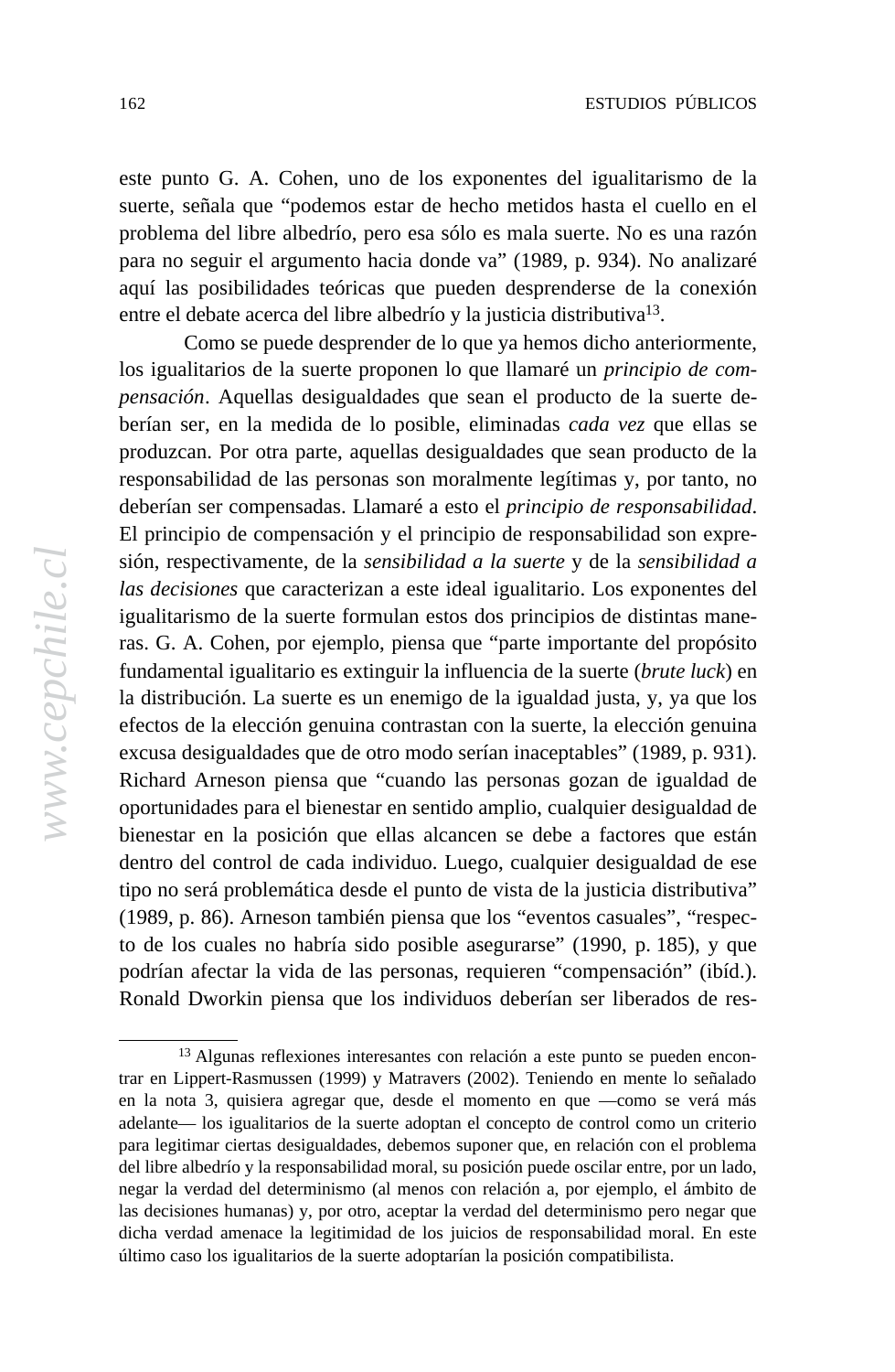ponsabilidad "por aquellos elementos desafortunados de su situación debigonsaomaat por aquenos elementos desarorumados de su situación dos a la mala suerte (*brute bad luck*), pero no por aquellos que deberían ser vistos como fluyendo de sus propias decisiones. Si alguien nace ciego o sin might naturally weaken. In a concertación, the Concertación in a component in a component in a component in a component in a component in a component in a component in a component in a component in a component in a compone pueda manejarse, una sociedad justa debería compensarlo por esa mala suche. I cho si esta persona tiene menos fecansos que otros porque más antes en lujos, o porque decidió no trabajar, o trabajar en labores de mas oga remuneración que las que escogleron los demas, entonces, su<br>situación es el resultado de la elección, no de la suerte, y él no tiene dereelectron, no de la suence, y el no delle detecto a ninguna compensación que pudiese mejorar su actual situación" coalitions anywhere, much less among Latin America's presidential (2000, p. 287). Thomas Nagel piensa que "lo que parece mal no es que las systems, the Concertación is geriatric, bearing the scars of miscellaneous personas deban ser generalmente desiguales en ventajas o desventajas, personas deban ser generalmente desiguales en ventajas o desventajas, sino que deban ser desiguales en ventajas o desventajas por las cuales no sino que deban ser desiguales en ventajas o desventajas por las cuales no<br>son responsables. [...] Dos personas que nacen en una situación que les da son responsables. [...] Dos personas que nacen en una situación que iguales *chances* de vida pueden terminar viviendo vidas de muy distinta  $A_1$  of the forces forces for the set of them, combined in the m, could independent of them, contains the m ser objetable para un igualitario" (1991, p. 71). John Roemer piensa que de  $\frac{1}{2}$  and  $\frac{1}{2}$  and  $\frac{1}{2}$  for a number of reasons. The concentration of  $\frac{1}{2}$  and  $\frac{1}{2}$  and  $\frac{1}{2}$  and  $\frac{1}{2}$  and  $\frac{1}{2}$  and  $\frac{1}{2}$  and  $\frac{1}{2}$  and  $\frac{1}{2}$  and  $\frac{1}{2}$  and  $\frac{1}{2}$  a ría indemnizar a las personas contra aquellos resultados que son la conse- $\frac{1}{100}$  factor factors show that the shape than that  $\frac{1}{100}$  of  $\frac{1}{100}$  for  $\frac{1}{100}$  for  $\frac{1}{100}$  for  $\frac{1}{100}$  for  $\frac{1}{100}$  for  $\frac{1}{100}$  for  $\frac{1}{100}$  for  $\frac{1}{100}$  for  $\frac{1}{100}$  for  $\frac{1$ resultados que son la consecuencia de causas que están bajo su control, y, los talentos que otros tienen, ésta es su mala suerte, y, hasta donde esto suerte. Pero si esta persona tiene menos recursos que otros porque gastó más baja remuneración que las que escogieron los demás, entonces, su calidad como resultado de sus propias libres decisiones, y ello no debería acuerdo con "la correcta ética igualitaria" (1993, p. 147), "la sociedad debecuencia de causas que están más allá de su control, pero no contra los por tanto, por las que son personalmente responsables" (ibíd.).

For tanto, por las que son personalmente responsables (iold.).<br>El principio de responsabilidad y el principio de compensación cuali-En principio de responsabilidad y el principio de compensación cuán-<br>fican el tipo de igualdad que los igualitarios de la suerte buscan promover. La teoría es igualitaria en sentido no estricto, es decir, no perseguirá la igualdad distributiva independientemente de lo que las personas hayan hecho. Si es que una persona ha tomado ciertas decisiones voluntaria y responsablemente y, *producto de esa decisión*, termina, con relación a un cierto bien considerado como relevante, peor que otro, entonces dicha desigualdad es legítima porque es el producto de una elección voluntaria y responsable. El asunto es, ciertamente, bastante más complejo que eso, pero por el momento baste señalar que la incorporación de elementos como la suerte y la responsabilidad en la elaboración de criterios de justicia distributiva cualifica el compromiso igualitario y lo hace parte de una familia de teorías que —muy popularmente— se conoce con el nombre de *igualdad de oportunidades*. Una vez que las desigualdades que son el producto de la suerte han sido corregidas, las desigualdades que son responsabilidad de las personas son, desde el punto de vista de la justicia, legítimas.

El igualitarismo de la suerte pretende satisfacer las demandas propias del igualitarismo y, al mismo tiempo, elaborar criterios normativos que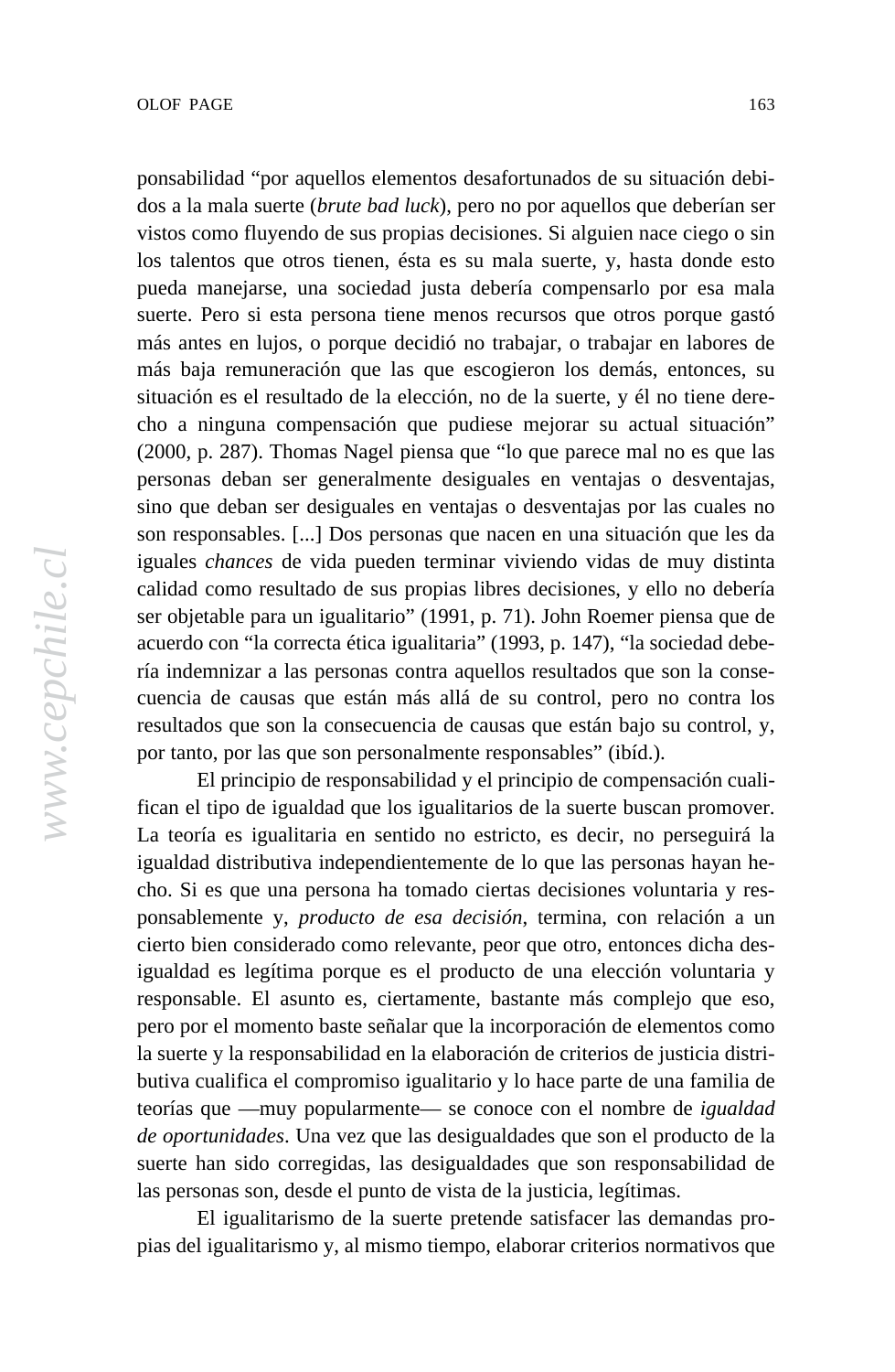justifiquen la legitimidad moral de las desigualdades derivadas de la decigovernment during the 1990s. More over the coalition is the coalition in the coalition in the coalition in the coalition in the coalition in the coalition in the coalition in the coalition in the coalition in the coalition sión voluntaria y responsable de las personas. Pero ¿qué hace que, una vez que la igualdad de oportunidades con respecto al bien relevante ha sido alcanzada, las desigualdades que son el producto de la elección de las personas sean consideradas como legítimas? Los igualitarios de la suerte piensan que la neutralización de la suerte justifica moralmente la adscripción de responsabilidad por las consecuencias derivadas de la elección personal. Como se puede desprender de los textos citados más arriba, es posible afirmar que los igualitarios de la suerte basan dicha justificación en el concepto de control. En algunos casos esto es evidente —como en Arneson, Cohen y Roemer—, y en otros —como en Dworkin— la justificación se basa en nociones distintas a la de control, introduciendo, desde mi punto de vista, ulteriores y fatales complicaciones<sup>14</sup>.

Es importante notar que lo que justifica la no aplicación del principio de compensación cuando una persona sufre una desventaja producto de su decisión, no es la decisión *per se*, sino el hecho de que las desigualdades que son el producto de la suerte han sido previamente neutralizadas. El valor de la decisión como un criterio que legitima cierto tipo de desigualdades está estrechamente relacionado con la neutralización de la suerte. Según este tipo de igualitarismo, neutralizar los efectos de la suerte *implica* satisfacer el principio de igualdad de oportunidades. Las consecuencias de las decisiones de las personas no deberían rectificarse cuando, previamente a las decisiones en cuestión, las desigualdades que son producto de la suerte han sido neutralizadas. Esto significa que el principio de compensación tiene la *precedencia*, en tanto que criterio para la posterior evaluación moral de posibles desigualdades, por sobre el principio de responsabilidad. Si el principio de compensación no se ha aplicado, no sería moralmente aceptable considerar como legítimas las desigualdades derivadas de la decisión de las personas porque, como lo hemos señalado, muchas de esas decisiones, aunque voluntarias, pueden ser el producto de (o estar fuertemente condicionadas por) una situación considerada como desventajosa desde el punto de vista del bien relevante. Según los igualitarios de la suerte, la aplicación del principio de compensación tendría *como efecto* el que las personas tengan un mayor control sobre ciertos aspectos de sus propias vidas y, justamente por eso, es moralmente legítimo que ellas carguen con las consecuencias de sus propias decisiones y actos. En relación con este punto creo que el problema es el siguiente. Si la explicación que los igualitarios de la suerte ofrecen para justificar la conexión entre el principio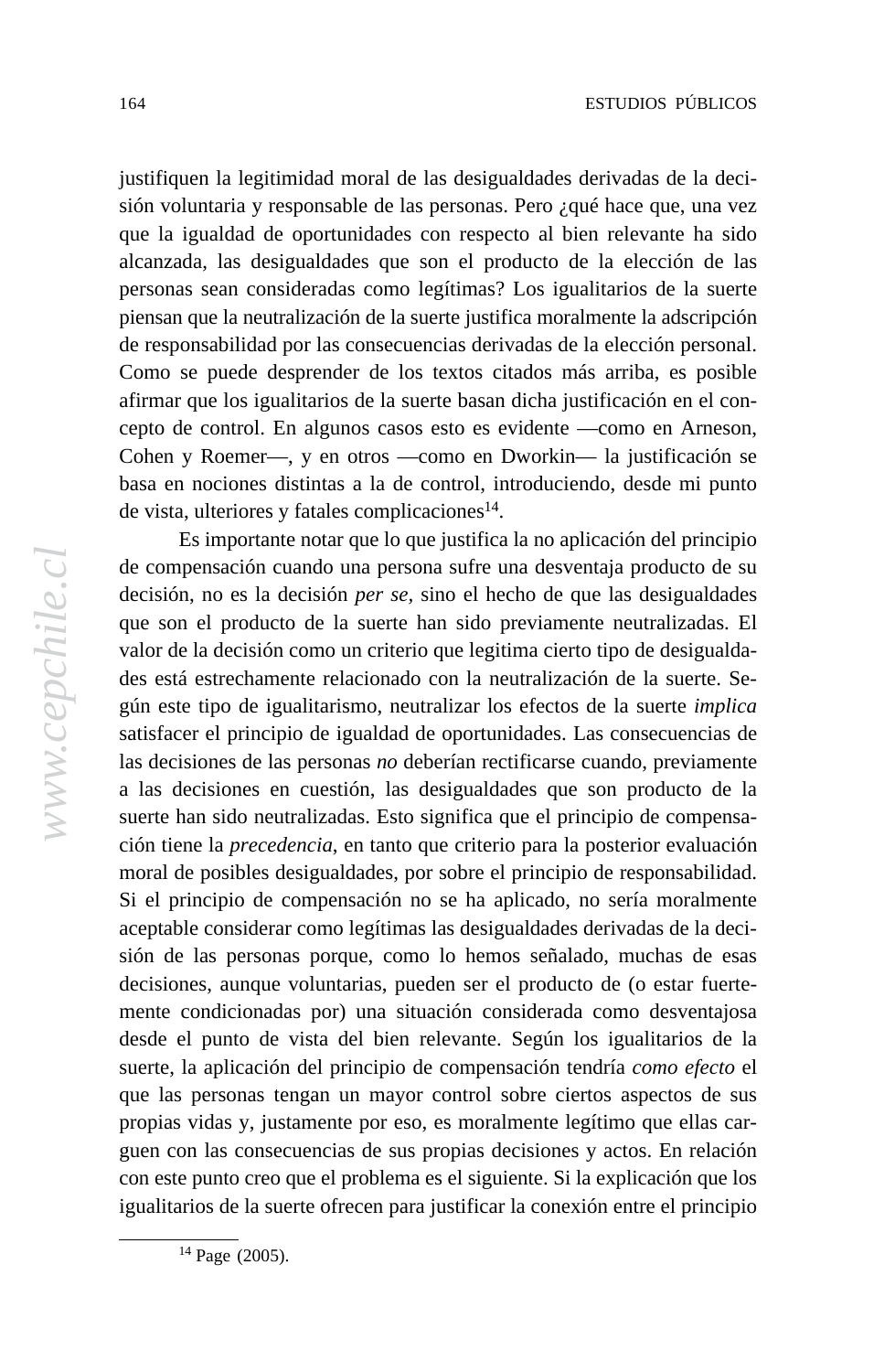de compensación y el principio de responsabilidad se centra en el concepto government during the 1990s. More over the complement of the 1990s. More complement was in the coalition in the coalition in the coalition in the coalition in the coalition of the coalition in the coalition of the coalitio de control —y en el ideal de autonomía que puede razonablemente pensarse hay tras la elección de dicho concepto—, entonces ciertas dificultades no menores pourran surgir con respecto a la crandad del compromiso re rio. Antes de analizar esas dificultades es necesario ofrecer una interpretación algo más detallada del igualitarismo de la suerte. menores podrían surgir con respecto a la claridad del compromiso igualita-

## **IV. La igual distribución del impacto de la suerte**  $\mathbf{F}$ electric by the standards of  $\mathbf{F}$

Quisiera partir señalando algo bastante elemental. La igualdad es un concepto de carácter *interpersonal*. Esto significa en general que, como hemos visto, lo que resulta malo para un igualitario de la suerte desde el punto de vista moral es que alguien esté peor *que otro* y, más específicamente, que alguien esté peor que otro por razones que no tienen que ver  $\overline{\phantom{a}}$ con su responsabilidad. Lo que preocupa a los igualitarios de la suerte, en Any of these forces, or some combination of them, could indeed tanto que *igualitarios*, es el impacto *diferencial* de la suerte, es decir, el hecho de que la suerte genere desigualdades. No les preocupa, por tanto, el impacto de la suerte en sí. Si el impacto de la suerte hiciese que *todos* estuviesen peor de lo que estaban antes de su impacto, esto no sería moralmente objetable para un igualitario en tanto que igualitario.

Las implicaciones que este punto tiene no han sido, a mi juicio, debidamente tenidas en cuenta, tanto por quienes adhieren al igualitarismo de la suerte, como por quienes le han formulado algunas críticas. Que el igualitarismo de la suerte considere como moralmente malo que alguien esté peor que otro por razones que no tienen que ver con su responsabilidad *no* significa que una de las aspiraciones de este ideal sea la de eliminar los efectos de la suerte. A lo que el igualitarismo de la suerte aspira es, en la medida de lo posible, a eliminar aquellas *desigualdades* que son el producto de la suerte. Esto no implica que si A está peor que B producto de la mala suerte, entonces B debería, en nombre de la justicia, darle a A todo lo que es necesario en términos del bien relevante para que A recupere lo que tenía o era *antes de* ser víctima de la mala suerte, o todo lo que sea necesario para que A esté *tan bien como* B. Hay quienes sostienen que, si este último no fuera el caso, A estaría peor que B producto de la mala suerte. Si esta interpretación es correcta, el igualitarismo de la suerte implicaría, al parecer, una paradoja: si A está peor que B porque, por ejemplo, una severa discapacidad lo hace completamente, constantemente e irremediablemente incapaz de generar habilidades que, bajo un sistema de libre mercado, alguien tuvie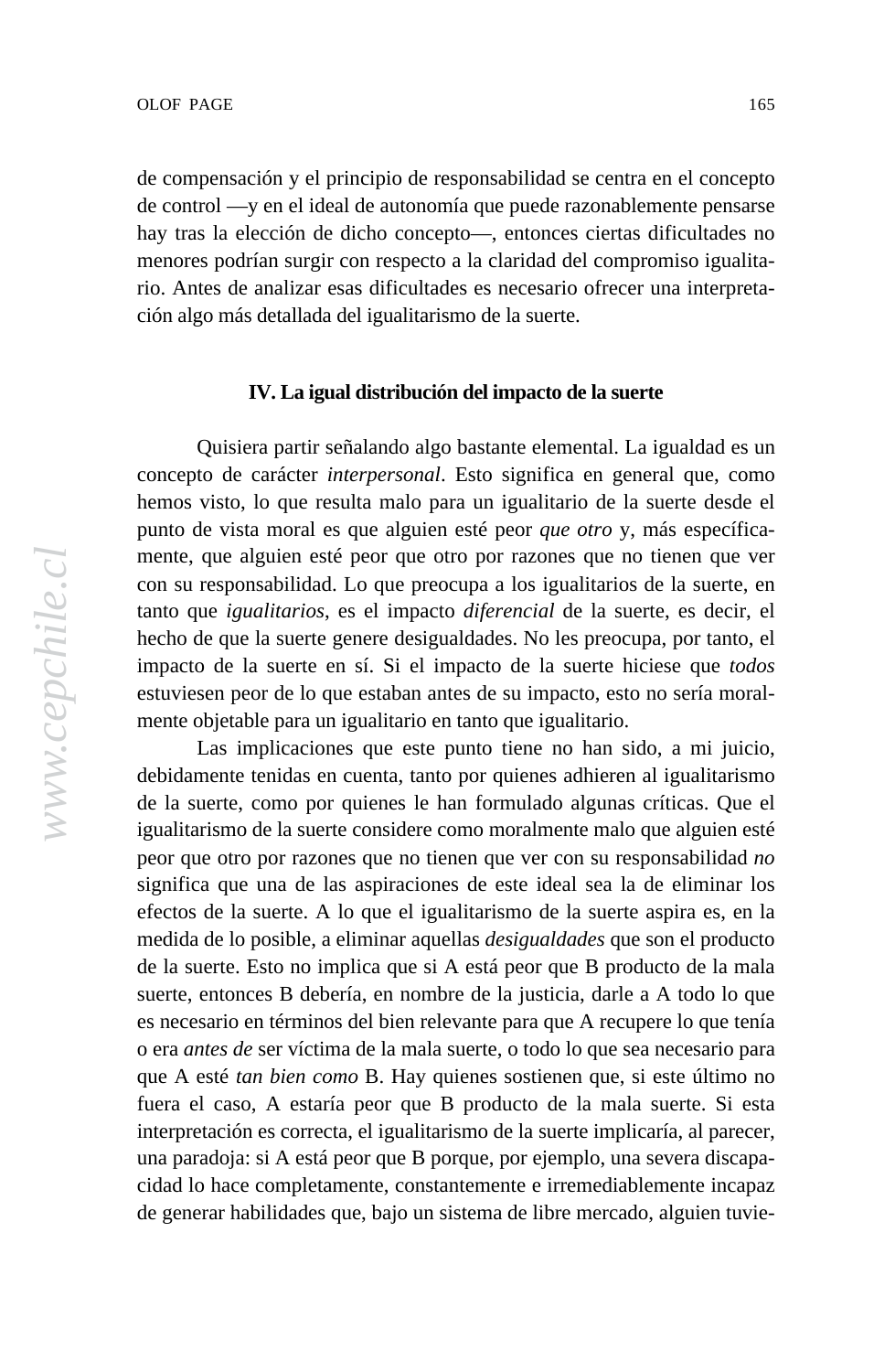ra el interés de contratar, entonces nadie debería estar mejor que A porque, ra er interes de comitada, entonces nadre deberra estar inejor que A pois i así fuera, A estaría peor que otros a causa de la mala suerte<sup>15</sup>.

galvanization to the Pinochet regime of the 1970s and 1970s and 1970s and 1970s and 1970s and 1970s and 1970s and 1970s and 1970s and 1970s and 1970s and 1970s and 1970s and 1970s and 1970s and 1970s and 1970s and 1970s an 1980s, so as time passes, the compelling force of that initial motivation este punto es lo siguiente. Lo que irrita la sensibilidad moral común de este punto es lo siguiente. Lo que firma la sensionidad moral comu muchos respecto de la cuestión de la desigualdad en general es el que argunos esten *may mal* por razones que no denen que ver con su respe bilidad. Ésta, en sentido estricto, no es necesariamente una preocupación presidency and a majority in the Chamber of Deputies (the legislative house que esté muy mal debido a la suerte no tendrían reparo moral alguno si, elected by popular vote) for 16 years. By the standards of multiparty como producto de una política redistributiva, aquellos que están muy mal como producto de una pontica redistribuiva, aquenos que están muy mai mejoraran su posición hasta alcanzar un nivel —respecto del bien relevannejoraran su posteron nasta ateanzar un niver —respecto der oten rerevan-<br>te— considerado como aceptable, sin que esto implique que la desigualdad se elimine. Los que ahora se encuentran en un nivel considerado como parliamentary rights from five of the coalition's deputies in 2002, and the aceptable pueden *seguir estando* peor que otros producto de la mala suerte. aceptable pueden seguir estanto peut que buos producto de la maia su Si ante un escenario de esa naturaleza, quien experimentaba cierto nivel de hación morar ya no la experimenta, significa que sus intuiciones mo no responden a una preocupación por la desigualdad y, en particular, por la necessarily devastating to the coalition's survival for a number of reasons. torno a, por ejemplo, la idea de una *línea de suficiencia*<sup>16</sup>*,* más allá de la formo a, por ejempro, la fidea de una *unea de sujiciencia*, mas ana de la<br>cual, por las razones que se den, no se considera moralmente objetable que in far better shape than that of any of its Southern Cone neighbors, and algunos estén peor que otros. Quien adhiere a la teoría de la suficiencia employes rebounded in figures. Some and growth and the conduction and growth and growth and growth and growth and growth and growth and growth and growth and growth and growth and growth and growth and growth and growth an position extender administració y aminiar que es motamiente maio que naya gente que esté muy mal, independientemente del hecho de si esto se debe a echo que este may man, mae penanemente del necho de si esto se de la suerte o es, de alguna manera, la consecuencia de una decisión volunalgunos estén *muy mal* por razones que no tienen que ver con su responsaigualitaria. Muchos de los que encuentran moralmente malo que haya gente irritación moral ya no la experimenta, significa que sus intuiciones morales desigualdad debida a la suerte. Su sensibilidad moral podría articularse en taria.

El tipo de juicios vinculados a la idea de una línea de suficiencia requiere el uso de criterios basados en una escala *absoluta* que permita hacer evaluaciones del tipo "A está muy mal". Juicios de este tipo son independientes del hecho de que A esté peor que B. De hecho el juicio "A está muy mal" podría ser verdadero aunque A fuera el único habitante del universo. Lo que importa no es, entonces, la desigualdad entre A y B, sino el hecho de que A está muy mal. Con el propósito de distinguir este tipo de juicios de los juicios comparativos, es decir, interpersonales, propios del igualitarismo, llamaré a los juicios que caracterizan a la teoría de la línea de suficiencia, juicios *intrapersonales*. Esta distinción es útil porque permite aislar principios morales que son diferentes y distinguir las teorías que se puedan construir en base a tales principios.

<sup>15</sup> Esta supuesta paradoja ha sido planteada por Smilansky (2003). He argumentado en Page (2006) que tal paradoja no existe.

<sup>16</sup> Véase Frankfurt (1988).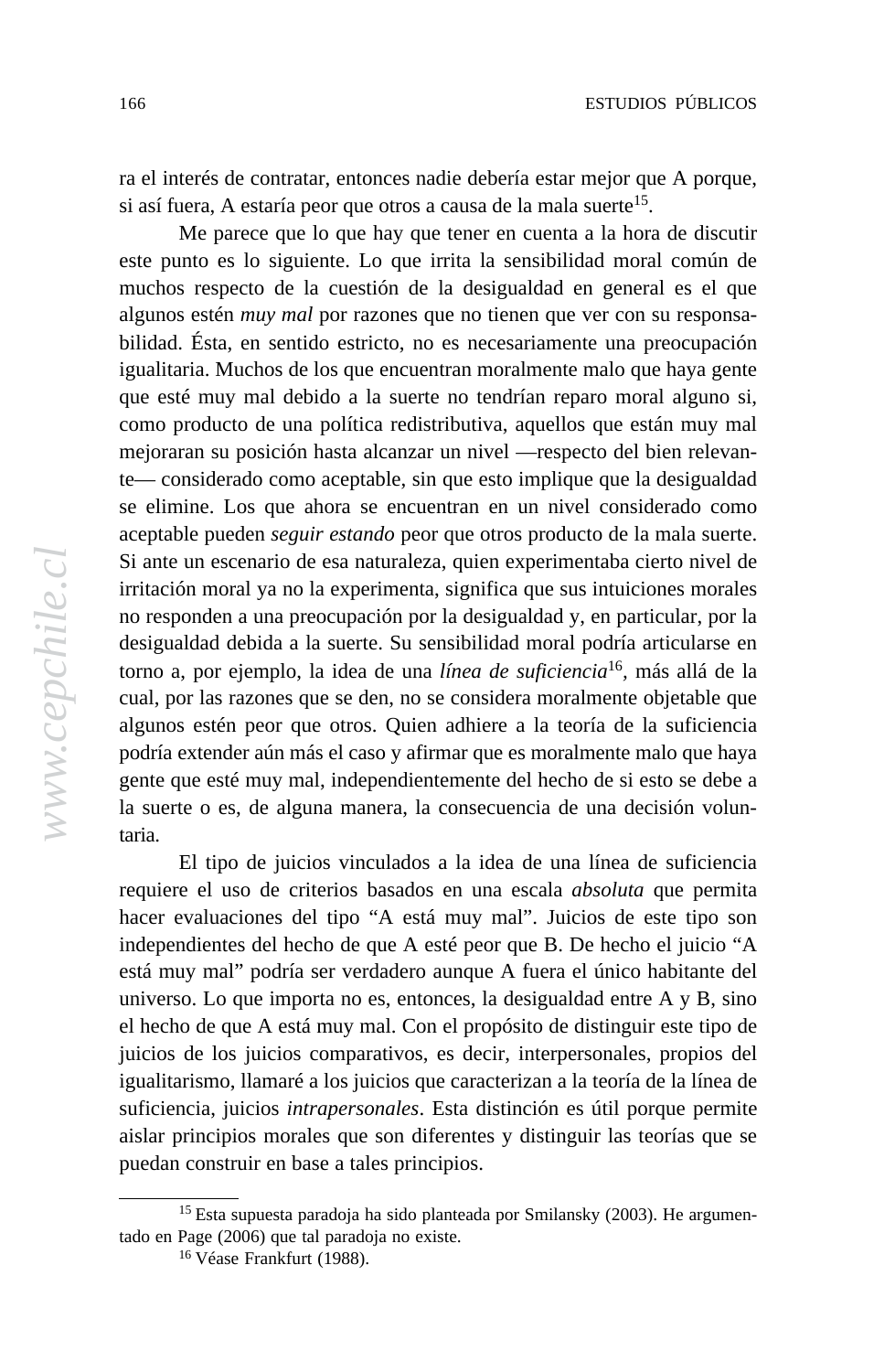ermite vislumbrar con mayor claridad cuál es el alcance del igualitarismo de permite visitimoral con mayor claridate can es el alcance del guantant. la suerte. Como señalé más arriba, lo que esta teoría persigue no es la emimiación de los crectos de la suerte, sino la emimiación de aquen igualdades que son el producto de la suerte. Esto significa, entre otras over social issues, such as the legal status of divorce and access to birth está peor que otro producto de la mala suerte, alcance, en términos *intra*control. Finally, by the 2005 elections, the Concertación will have held the *personales*, el mismo nivel que tenía antes de que el evento o circunstancia personates, el mismo mvel que tema antes de que el evento o encunstancia<br>fortuita se verificara o de que, si su condición debida a la suerte lo sitúa permanentemente en un cierto nivel que lo hace estar peor que otros, nadie permanemente en un eleito inver que fo nace estar peor que otros, nacie<br>pueda estar mejor que él porque, de ser así, tal desigualdad sería producto pueda estar mejor que er porque, de ser así, tar desiguadada sería producto<br>de la mala suerte. Le pregunta que cabe hacer aquí es la siguiente: si alcorruption charges against members, including the stripping of guien, a causa de la mala suerte, está peor de lo que estaba y, después de parliamentary rights from five of the coalition's deputies in 2002, and the que el principio de compensación ha sido aplicado con el objetivo de correque et principio de compensación ha sido apricado con el objetivo de gir los efectos diferenciales de la suerte, sigue estando peor de lo que  $\alpha$  and  $\beta$  is the computation of the some computation of the  $\alpha$ que otro *a causa de la mala suerte*? La respuesta, me parece, debería ser negarival cientamente ta persona seguina estando pedr de lo que pero, si el principio de compensación ha sido aplicado, no está peor *que* eliminación de los efectos de la suerte, sino la eliminación de aquellas descosas, que la aplicación del principio de compensación *no* implica que quien estaba antes, ¿significa esto que la persona *también* sigue estando peor negativa. Ciertamente la persona seguiría estando peor de lo que estaba *otro* a causa de la mala suerte.

in far better shape than that of any of its Southern Cone neighbors, and Pienso que esta cuestión es relevante por el siguiente motivo. Si la interpretación que doy aquí del igualitarismo de la suerte es plausible, enmerpretación que doy aquí del igualmarismo de la suerte es plausible, en-<br>tonces es posible establecer con cierta claridad qué es lo que esta teoría economic stewardship. Next, many of the issues surrounding the non-está realmente demandando. Al introducir la cuestión de los efectos de la democratic demandando. Al mitodida la caesado de los electos de la<br>suerte como uno de los objetos de la justicia es factible pensar que, a la luz de la teoría que aquí nos ocupa, la reparación de tales efectos debería ser total y, si —teóricamente— no lo fuera, la teoría no sería coherente con sus aspiraciones. Creo que esto no es así. Las razones que pueden hacer que la demanda del igualitarismo de la suerte se comprenda —erróneamente, a mi juicio— de este modo pueden ser, al menos, dos. Por un lado no entender claramente que lo que es relevante aquí es el impacto *diferencial* de la suerte y, por otro, creer que la mayor parte de las desigualdades son casos puros, es decir, casos en los que la desigualdad es *únicamente* el producto de la mala suerte. Me parece que los casos teóricamente interesantes son aquellos en los cuales la desigualdad es, en parte, producto de la elección y, en parte, producto de la suerte. Cuando digo "teóricamente interesantes" quiero decir que aquellos casos son los que se dan en la realidad con mayor frecuencia y que, además, ponen a prueba —a nivel teórico— el proyecto conciliatorio del igualitarismo de la suerte: conciliar el ideal igualitario con la responsabilidad que les compete a las personas por las consecuencias de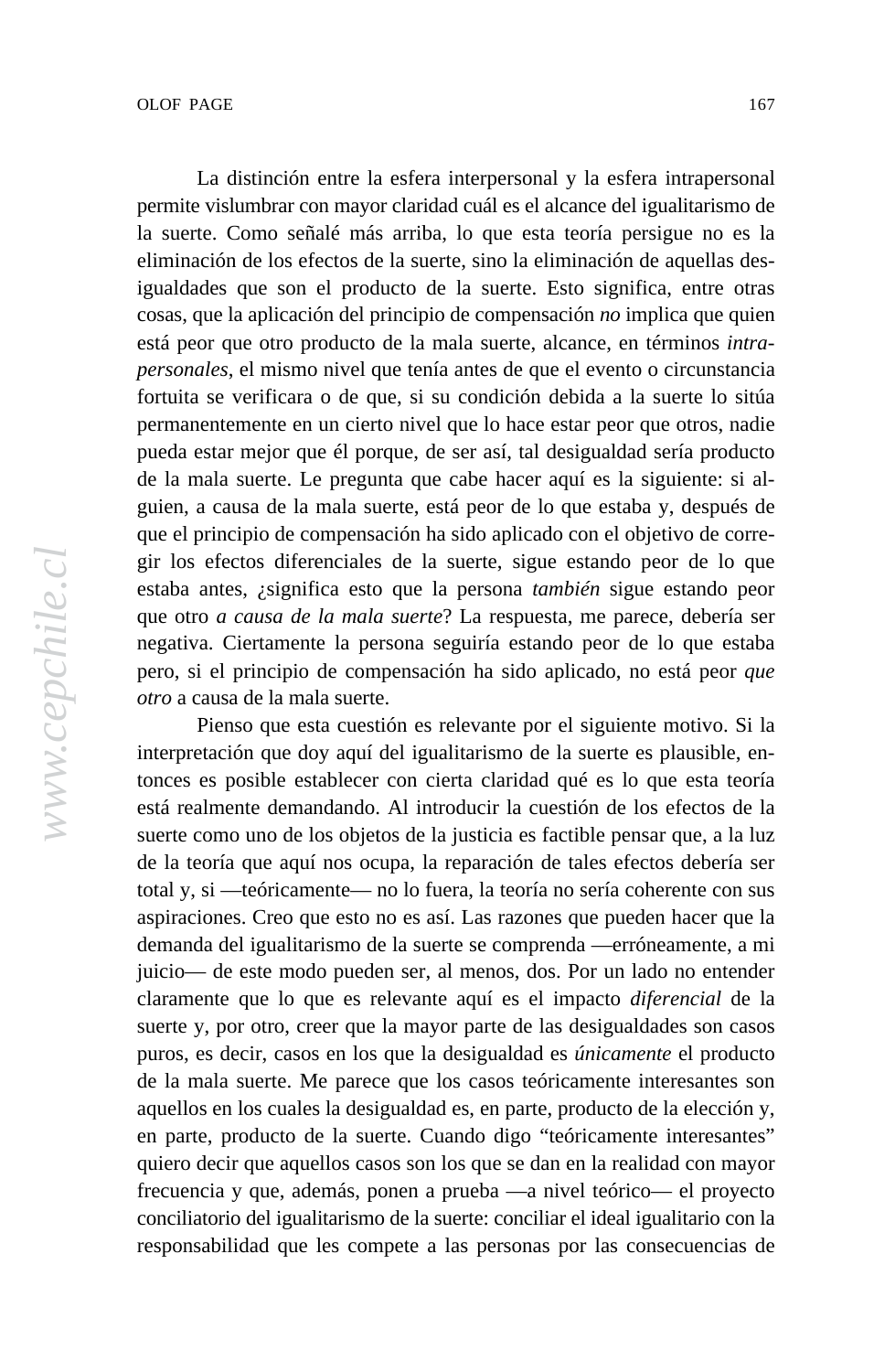economy has slowed somewhat since the coalition's early years in sus elecciones voluntarias. Para entender más gráficamente el punto quisiera recurrir a un ejemplo *muy* abstracto.

In regimento the Pinochet regime of the 1970s and 1970s and 1970s and 1970s and 1970s and 1970s and 1970s and 1 maginemos un mundo compuesto por dos personas, A y D. Supon-<br>gamos que ambos tienen 5 del bien relevante y que el hecho de que ambos zamos que ambos nenen s'uer bien relevante y que el neeno ue que ar tengan 5 es el resultado de la aplicación del principio de compensación (es over, acsiguariances previas accruas a la suche han sho corregiuas). In nemos que, producto de la mala suerte, A baja a 1 y, producto de su elecdecir, desigualdades previas debidas a la suerte han sido corregidas). Imagición, B termina con 9.

presidency and a majority in the Chamber of Deputies (the legislative house Cuando tenemos que ver con casos mixtos —i. e., casos en los cuaelectricity popular vote of casos interested by the standards of multiparty of multiparty of multiparty of multiparty of multiparty of multiparty of multiparty of multiparty of multiparty of multiparty of multiparty of mul les la desigualdad en cuestión es, en parte, producto de la suerte y, en parte, producto de la elección— lo que deberrandos nacer es disamgun que<br>parte de la desigualdad es producto de la elección y qué parte producto de parce de la desiguadad es producto de la cierción y que parce producto de<br>la suerte. Esto puede ser ciertamente muy difícil de hacer, pero ése es otro problema. En nuestro ejemplo, a pesar de que la mejoría de B de 5 a 9 se  $\mu$ bonema. En nuestro ejempro, a pesar ue que ra mejoría ue  $\mu$  ue s $\alpha$ debe a su elección, la *diferencia* entre A y B no es, completamente, produc- $\alpha$  and  $\alpha$  for the metric dependence of them, components of the main some containing  $\alpha$ Hay que notar que cuando decimos que B es responsable de su mejoría en necessarily devant to the common tend for a number of reasons of reasons. de carácter intrapersonal. Pero cuando los igualitarios de la suerte hablan de  $\frac{1}{\sqrt{1-\frac{1}{\sqrt{1-\frac{1}{\sqrt{1-\frac{1}{\sqrt{1-\frac{1}{\sqrt{1-\frac{1}{\sqrt{1-\frac{1}{\sqrt{1-\frac{1}{\sqrt{1-\frac{1}{\sqrt{1-\frac{1}{\sqrt{1-\frac{1}{\sqrt{1-\frac{1}{\sqrt{1-\frac{1}{\sqrt{1-\frac{1}{\sqrt{1-\frac{1}{\sqrt{1-\frac{1}{\sqrt{1-\frac{1}{\sqrt{1-\frac{1}{\sqrt{1-\frac{1}{\sqrt{1-\frac{1}{\sqrt{1-\frac{1}{\sqrt{1-\frac{1}{\sqrt{1-\frac{1}{\sqrt{1-\frac{1}{\sqrt{1-\frac{1$ do un criterio de carácter interpersonal. Este criterio interpersonal es sensiore a las desvellajas generadas a causa de la mala suerte que ta has surrido<br>y que te hacen estar peor que yo. Si B ha mejorado su posición producto de s que te nacen estar peor que yo. Si B na mejorado su posición producto de<br>su decisión y A desciende de 5 a 1 producto de la mala suerte, la desigualdad resultante entre A y B es *en parte* resultado de la elección de B y *en* parte, producto de la elección— lo que deberíamos hacer es distinguir qué to de la decisión si el hecho de que A tenga 1 es producto de la mala suerte. términos del bien relevante, estamos emitiendo juicios de responsabilidad desigualdades que son, en parte, el producto de la mala suerte, están usanble a las desventajas generadas a causa de la mala suerte que tú has sufrido *parte* resultado de los efectos de la suerte sobre A. El hecho de que B haya escogido voluntariamente un cierto curso de acción no es una condición suficiente para hacer que la desigualdad derivada, en parte, de *su* decisión responsable sea legítima. Si tú estás peor que yo —y este hecho se debe a la suerte— entonces, aunque yo además sea, en sentido intrapersonal, responsable por mi mejoría, no tengo, moralmente hablando, derecho a todas las ganancias de mi decisión porque el hecho de que tú hayas descendido de 5 a 1 es producto de la mala suerte y este hecho hace que parte de la desigualdad en cuestión sea ilegítima.

Es oportuno recordar que si el descenso de A de 5 a 1 hubiese sido su responsabilidad, la desigualdad habría sido legítima sólo si las oportunidades de A (en términos del bien relevante) hubiesen sido iguales a las de B. Entonces, a pesar de que A y B pueden ser ambos *individualmente* responsables de sus respectivos resultados, la desigualdad generada sería legítima sólo si las oportunidades hubiesen sido iguales.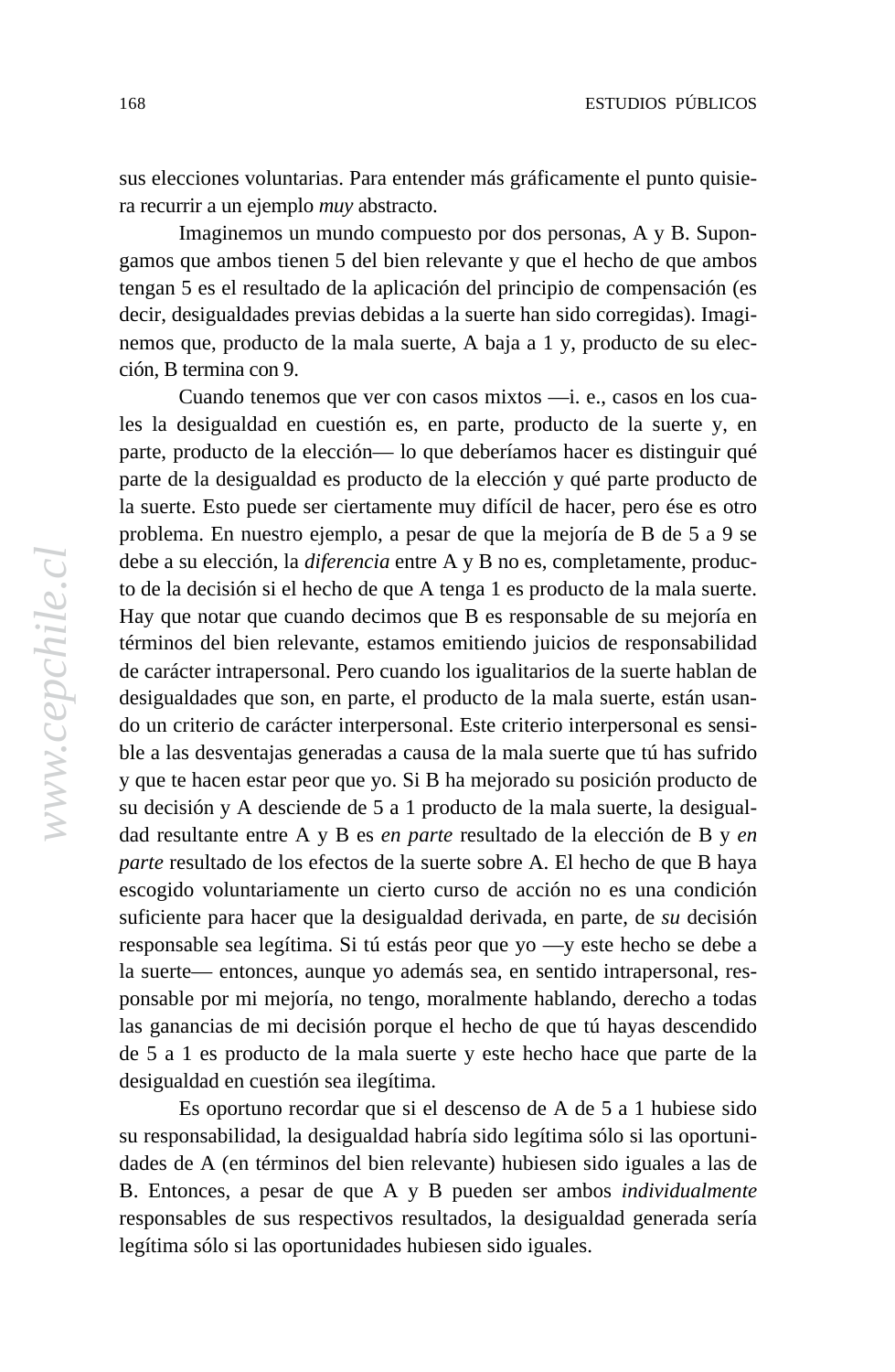Como lo señalé anteriormente, lo primero que hay que hacer cuando government during the 1990s. More over the computation is the computation in the computation in the coalition in the coalition in the coalition in the coalition in the coalition in the coalition in the coalition in the coa tratamos casos mixtos es distinguir aquella parte de la desigualdad debida a<br>1 la suerte y aquella parte debida a la responsabilidad. El ejemplo que he  $\alpha$  mas  $\alpha$  addition, the Concertación, and even its component is component in a set of  $\alpha$ . fácilmente realizable. En la realidad éste no suele ser el caso. Lo importante over social issues, such as the legal status of divorce and access to birth lidad deben ser tenidos en cuenta cuando nos encontramos frente a casos mixtos. No hacerlo implicaría simplemente inclinar la balanza a favor de la  $\frac{1}{2}$  matrix and a matrix in the change of  $\frac{1}{2}$  and  $\frac{1}{2}$  and  $\frac{1}{2}$  and  $\frac{1}{2}$  and  $\frac{1}{2}$  and  $\frac{1}{2}$  and  $\frac{1}{2}$  and  $\frac{1}{2}$  and  $\frac{1}{2}$  and  $\frac{1}{2}$  and  $\frac{1}{2}$  and  $\frac{1}{2}$  and  $\frac{1}{$ igualdad o a favor de la responsabilidad y lo que el igualitarismo de la suerte pretende es conciliar ambas demandas. El ejemplo pretende ilustrar usado es *muy* abstracto justamente porque supone que tal distinción es es que tanto el principio de compensación como el principio de responsabiesto de manera clara.

systems, the Concertación is geriatric, bearing the scars of miscellaneous Con el fin de aplicar estas consideraciones retomemos nuestro ejemplo: A y B tienen 5 del bien relevante como producto de la aplicación del pro. A y B defien 3 del bien felevante como producto de la apreación del<br>principio de compensación. A desciende a 1 producto de la suerte y B sube  $\mu$ merpro de compensación. A deserence a 1 producto de ra suerte y a 9 como consecuencia de su decisión voluntaria. La diferencia entre A y B  $\alpha$  and  $\alpha$  for the combined of the some conduct independent of the m, conduct independent independent independent independent independent independent independent independent in the conduct of the m  $\alpha$ a causa de la suerte. ¿Debería B dar a A todo lo necesario para que éste necessarily devastating to the coalition's survival for a number of reasons. el punto de vista del igualitarismo de la suerte la respuesta debería ser  $i \in \{1, 2, \ldots, n-1, \ldots, n-1, \ldots, n-1, \ldots, n-1, \ldots, n-1, \ldots, n-1, \ldots, n-1, \ldots, n-1, \ldots, n-1, \ldots, n-1, \ldots, n-1, \ldots, n-1, \ldots, n-1, \ldots, n-1, \ldots, n-1, \ldots, n-1, \ldots, n-1, \ldots, n-1, \ldots, n-1, \ldots, n-1, \ldots, n-1, \ldots, n-1, \ldots, n-1, \ldots, n-1, \ldots, n-1, \ldots, n-1, \ld$ ción inicial, el principio de responsabilidad no se estaría respetando porque se estaría simplemente *transfiriendo* el impacto de la suerte desde A a B y, economic stewardship. Next, many of the issues surrounding the non-significa que la neutralización implica la *igual* distribución del impacto de la  $\alpha$ ignifica que la heditalización implica la igual distribución del implició de la suerte. Si la diferencia entre A y B debida a la suerte es de 4, habría que es de 7. Pero la diferencia debida a la *suerte* es de 4, porque A bajó de 5 a 1 recupere la posición que tenía antes de ser víctima de la mala suerte? Desde negativa. Si B diese a A todo lo necesario para que éste recupere su condientonces, el impacto diferencial de la suerte no estaría neutralizándose. Esto dividir tal cantidad por el número de personas involucradas en la desigualdad, es decir 2, y el resultado de tal división es equivalente a la cantidad de compensación que neutraliza el impacto diferencial de la suerte. De esta manera A terminaría con 3 y B con 7.

Si lo que se quiere es que el principio de responsabilidad siga teniendo fuerza normativa, la igual distribución del impacto de la suerte parece ser el criterio que hay que usar para neutralizar los efectos diferenciales que ésta tiene sobre algunos aspectos de la vida de las personas. Si se ocupase un criterio, en términos redistributivos, más exigente (con el fin de que quien está peor que otro producto de la suerte recupere su condición inicial o esté tan bien como el que está mejor que él), la fuerza normativa del principio de responsabilidad disminuiría y el igualitarismo de la suerte dejaría de ser lo que es. La igual distribución del impacto diferencial de la suerte es una buena manera de combinar tanto las demandas del principio de compensación como las del principio de responsabilidad. En nuestro ejemplo,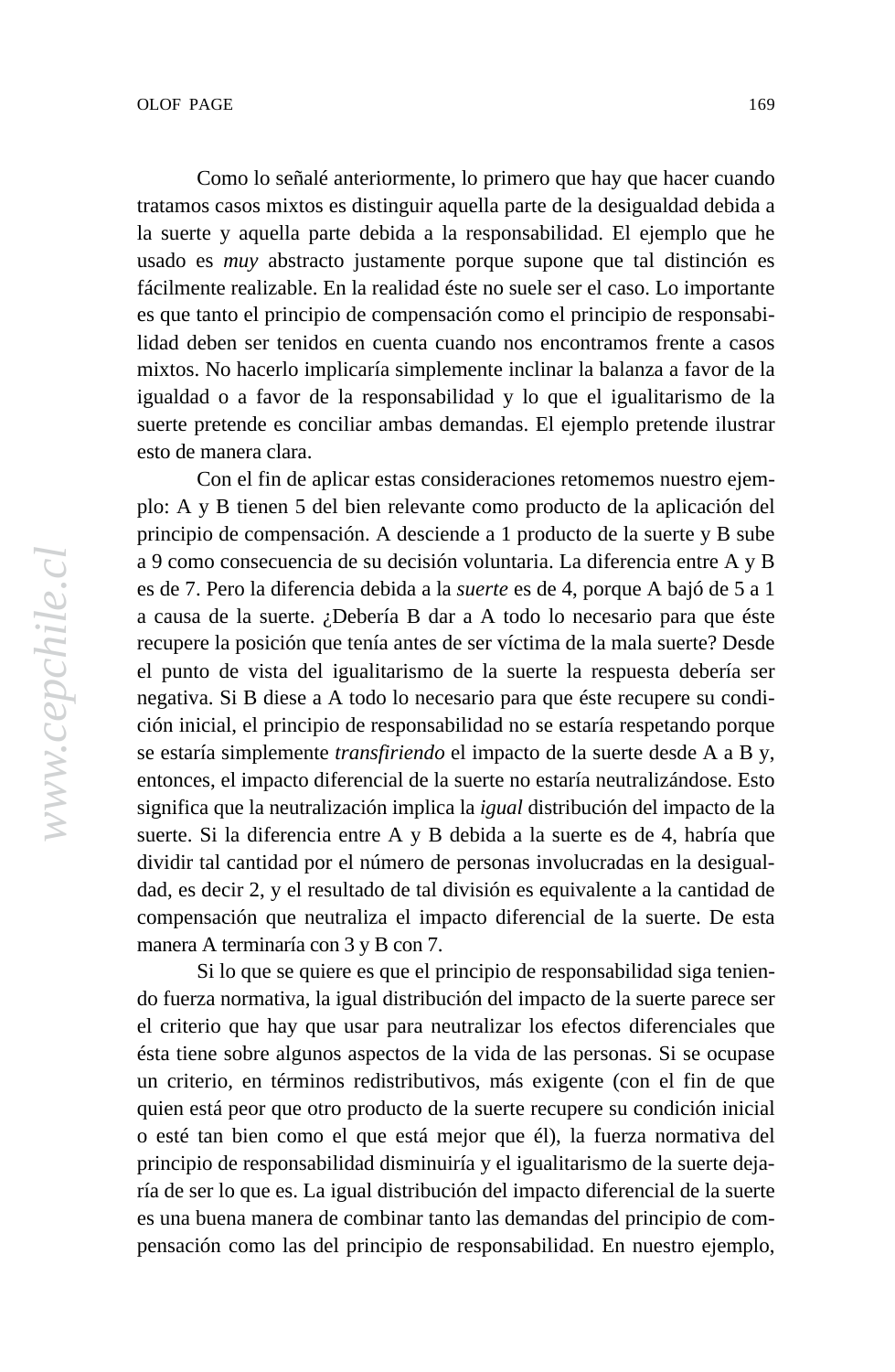como producto de la aplicación del principio de compensación —y, por lo enho producto de la apricación del principio de compensación — y, por lo<br>tanto, como demostración de la sensibilidad de la teoría a la suerte— A galvanized around opposition to the Pinochet regime of the U.S. and the Pinochet regime of the 1970s and  $\frac{1}{2}$ sube de 1 a 3 y B baja de 9 a 7. Como resultado de la aplicación del principio  $\alpha$  responsabilidad $\alpha$ , por io tanto, como demostración de la sensión, and  $\alpha$ de la teoría a la elección de las personas— B retiene parte importante de las venajas derivadas de su elección. Eleo que esta es, en inicias generales, la manera en la cual debena entenderse la heddanzación de los electos dire-<br>renciales de la suerte que el igualitarismo de la suerte demanda. Insisto: he presentado aquí en términos numéricos algo que es difícilmente cuantificapresentado aquí en terminos numericos argo que es unienmente cuantinea-<br>ble. Mi intención es simplemente *graficar* el punto y proponer —como una interpretación posible del igualitarismo de la suerte— un criterio normativo:  $\frac{1}{3}$ s systems of miscellaneous is germanismo de la succession en enterio normalizala igual distribución del impacto diferencial de la suerte. de responsabilidad —y, por lo tanto, como demostración de la sensibilidad ventajas derivadas de su elección. Creo que ésta es, en líneas generales, la

## $\mathbf{v} \circ \mathbf{v} \circ \mathbf{v}$ long. One might conclude, then, that the coalition is simply ready to expire. **V. Control y desigualdades legítimas**

En esta sección quisiera formular una objeción contra el igualitarismo de la suerte de carácter interno. Esto quiere decir que dicha objeción no ho de la suerte de candeter memo. Esto quere deen que diena objecton no<br>busca cuestionar las premisas centrales de esta teoría de la justicia, sino mostrar que de dichas premisas no se sigue la conclusión esperada. Señalo in far better shape than that of any of its Southern Cone neighbors, and esto porque la mayor parte de las críticas dirigidas contra el igualitarismo de employment and growth figures rebounded in first months of 2003. The la suerte son de carácter *externo* y se mueven, por lo mismo, en un nivel distinto al que se moverá gran parte de lo que viene a continuación. Mencionaré algunas de estas críticas externas. Se ha dicho que esta teoría de la justicia toma la distribución de bienes y recursos como moralmente importante en sí misma, pero que la preocupación por la justicia social debería apuntar más bien a la calidad de las relaciones humanas. Se ha dicho que el igualitarismo de la suerte interpreta erróneamente el papel de la responsabilidad en la justicia distributiva porque dicha interpretación supone que, quienes se encuentran en la miseria por razones que tienen que ver con su responsabilidad, deberían ser dejados en dicho estado de miseria. Además, distinguir quién es responsable de quién no lo es resulta irrespetuoso respecto de los miembros de la sociedad, pues aquellos que reciben ayuda son estigmatizados como incompetentes y aquellos que no la reciben son estigmatizados como irresponsables e indignos de mérito alguno. Por otro lado, este proceso de investigación para determinar responsabilidades implica la implementación de procedimientos que atentan contra la privacidad y la dignidad de las personas en la medida en que tenga por fin clasificarlas según el nivel de irresponsabilidad de sus elecciones y, por lo mismo, según la calidad moral de sus vidas. También se ha afirmado que la satisfacción de los principios del igualitarismo de la suerte demanda una excesiva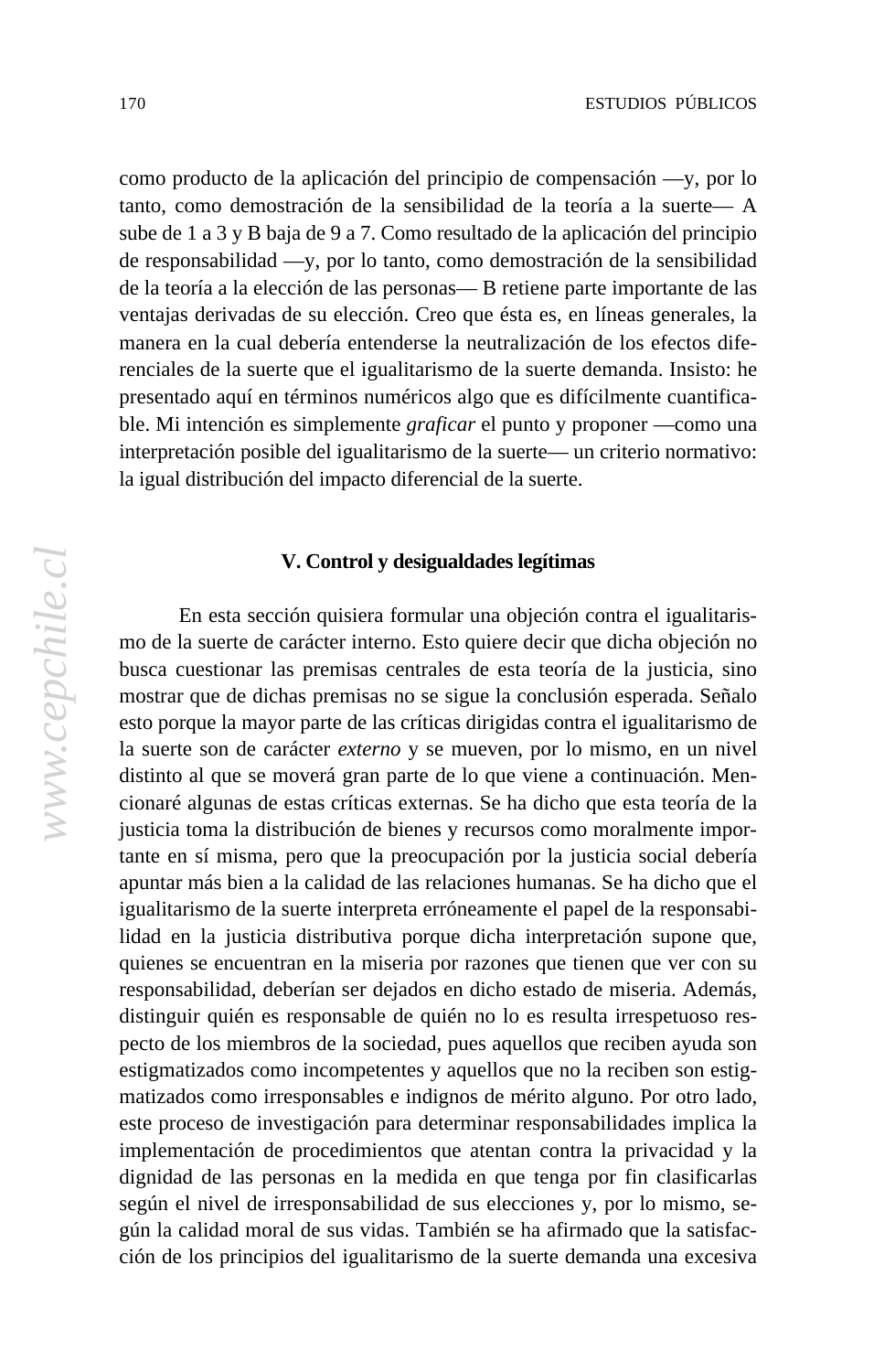intervención estatal y se afirma, en contraste con esta demanda, que el ment during te alimina, en comalitic con esta demanda, que el<br>papel de la justicia social debería ser más modesto. La desigualdad natural galvanized around opposition to the Pinochet regime of the 1970s and debida a la mala suerte no debería ser preocupación de la justicia social. Las desigualdades relevantes son aquellas cuya causa es eminentemente social, esta es decir, desigualdades derivadas de la opresión social<sup>17</sup>.

parties —most notably the Christian Democrats— are internally divided No voy a pronunciarme sobre la plausibilidad de estas objeciones. Me parece pertinente mencionarlas con el fin de hacer notar que el panorama crítico en torno al igualitarismo de la suerte es más amplio de lo que puede desprenderse a partir de la objeción interna que presentaré en esta  $\frac{1}{\sec^2\theta}$  is the standard by the standards of multiparty of multiparty of  $\frac{1}{\tan\theta}$ sección.

Si la demanda del igualitarismo de la suerte debería ser entendida en términos de igual distribución del impacto diferencial de la suerte, cabe preguntarse si esta manera de ver las cosas justifica adecuadamente el *propósito* del principio de compensación y, por consiguiente, la preferencia que la aplicación de éste tiene con respecto al principio de responsabilidad. Los igualitarios de la suerte afirman que aquellas desigualdades generadas por las consecuencias de la acción voluntaria de los individuos son legítimas sólo si previas desigualdades debidas a la suerte han sido corregidas. La razón de esto es que la neutralización de tales desigualdades garantizaría que las personas tuviesen el *control* de aquellos factores que les permitirían alcanzar, mediante decisiones responsables, distintas posiciones en relación con el bien relevante. Esto, se supone, es lo que se lograría con la aplicación del principio de compensación. Pero, teniendo en consideración el análisis anteriormente realizado, no es necesariamente verdadero que si los efectos diferenciales de la suerte son neutralizados, entonces las personas alcanzarán el nivel de control que haría moralmente legítimo que ellas cargasen con las consecuencias de sus propias acciones. Creo que hay buenos motivos para pensar que la neutralización de la suerte, tal y como la hemos interpretado aquí, no implica necesariamente el grado de control que podría hacer legítima una desigualdad. Para mostrar esto podemos recurrir nuevamente a nuestro ejemplo. Basta que nos centremos en la posición de A, quien, producto de la mala suerte, desciende de 5 a 1 y, producto de la aplicación del principio de compensación, sube a 3. ¿Hay algo que garantice que ese nivel 3 del bien relevante *implique* un grado de control tal que posteriores desigualdades debidas a la suerte sean legítimas? Desde luego que no. Ya que la neutralización del efecto diferencial de la suerte no implica necesariamente que A alcance el nivel que tenía antes de ser víctima de la mala suerte, es perfectamente factible imaginar un escenario en el cual el

<sup>&</sup>lt;sup>17</sup> Estas críticas han sido formuladas por Elizabeth Anderson (1999). Algunas de estas objeciones se encuentran también en Wolf (1998). Una respuesta a las objeciones de Anderson se encuentra en Arneson (2000) y en Dworkin (2003).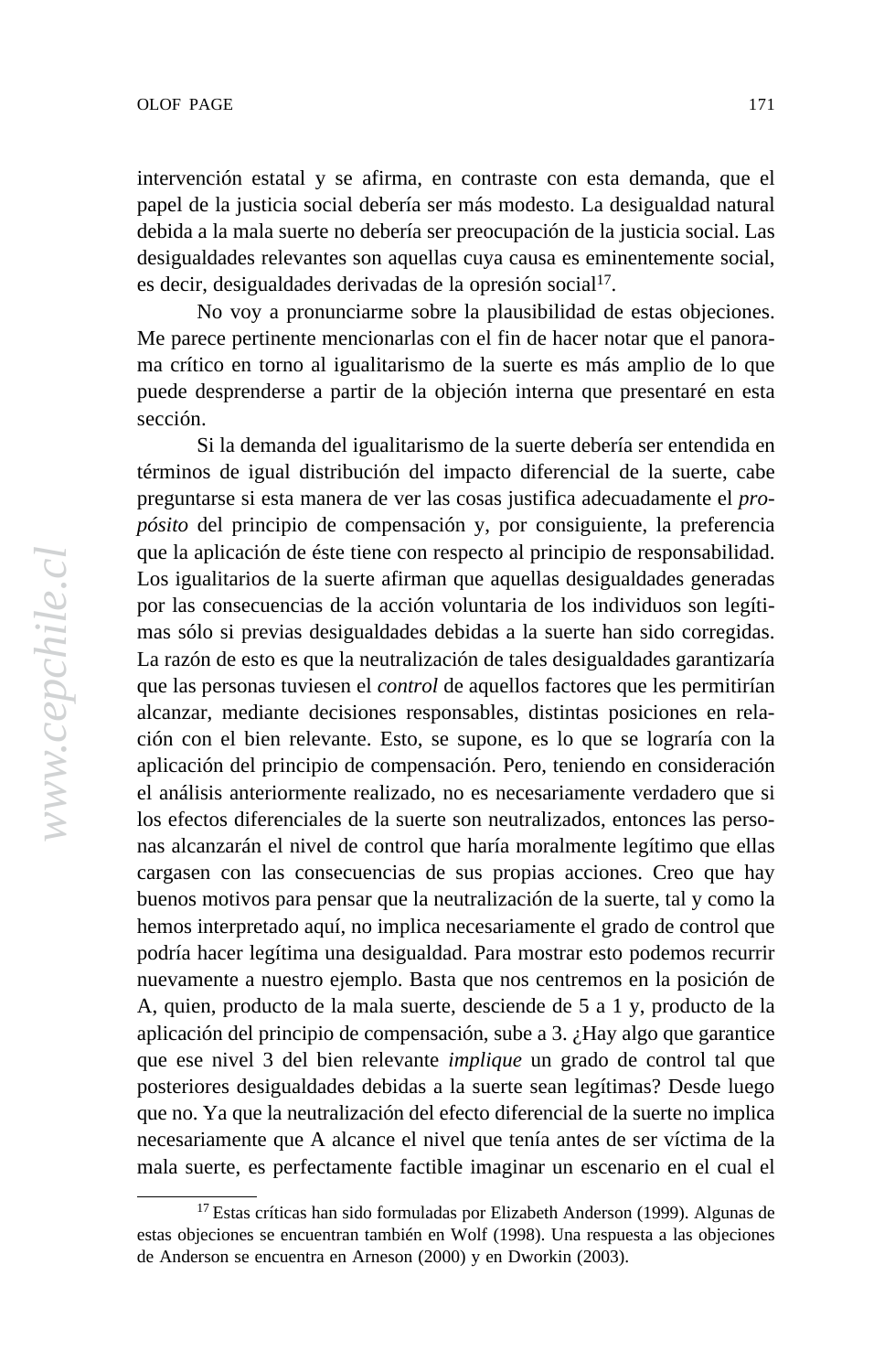nivel 3 de nuestro ejemplo no sea equivalente a una situación en la cual A more 3 de nuestro ejemplo no sea equivalente a una situación en la control que haría la desigualdad en cuestión legítima.

galvanized around opposition to the Pinochet regime of the 1970s and Alguien podría decir que, si éste es el caso, entonces, la satisfacción 1980s, so este os er caso, entonces, ta sanstacción del principio de compensación no garantiza alcanzar una verdadera igualdad de oportunidades. Esto podría sugerir que habría que revisar la interpretaparties —most notably the Christian Democrats— are internally divided ción de la neutralización de la suerte que he dado aquí como igual distribuover social issues, such as the legal status of divorce and access to birth ción de sus efectos e inclinarse por una que sostuviese que quien está peor control. Finally, by the 2005 elections, the Concertación will have held the que otro a causa de la suerte debe recuperar su condición inicial. Llamaren<br>mos a esto *el criterio de la reversión*. El uso de tal criterio puede implicar que el principio de responsabilidad no sea satisfecho porque, por ejemplo, los recursos que se requieren para que la persona en cuestión recupere su condición previa al impacto de la suerte, representan el total de recursos de los que disponen quienes están mejor que esa persona o quienes simplemente no han sido víctimas de la mala suerte. Piénsese en un caso en el cual dos personas, a partir de un contexto de igualdad de oportunidades, alcanzan —producto de su elección— diferentes posiciones (respecto al bien relevante): C termina con 3 y D con 10. Luego, a causa de la suerte D termina con 7 y C, sin mediar efecto de la suerte alguno, sigue con 3. Según el criterio de la reversión, C debería compensar a D por la cantidad que le permitiría alcanzar su condición previa. Esto significa que C terminaría con 0 y D con 10. Este escenario no parece moralmente aceptable. Además, ya que —de adoptarse este criterio— lo que se considera moralmente malo es que alguien esté peor de lo que él mismo estaba antes de ser víctima de la mala suerte, el centro de atención no es la igualdad sino la dimensión intrapersonal. El igualitarismo de la suerte dejaría de ser, entonces, una teoría igualitaria.

Si nos inclinamos por el criterio de la reversión, el igualitarismo de la suerte se ve forzado a ignorar la fuerza normativa que el principio de responsabilidad debería tener al interior de su proyecto conciliatorio. Si nos inclinamos por la interpretación igualitaria que he dado de la neutralización de la suerte, habría que admitir que el nexo entre tal neutralización y el ideal de autonomía vinculado a la noción de control no es de carácter necesario, y esto último significa entonces que el igualitarismo de la suerte no dispondría de un criterio que le permita legitimar cierto tipo de desigualdades. La eliminación de las desigualdades debidas a la suerte no implica un nivel de control que legitime posteriores desigualdades porque la satisfacción de un principio —como el de compensación— de carácter interpersonal no conlleva necesariamente la satisfacción de un criterio —de carácter intrapersonal— como el de control. No distinguir claramente ambas dimensiones ha llevado a los igualitarios de la suerte a generar expectativas que no pueden satisfacerse.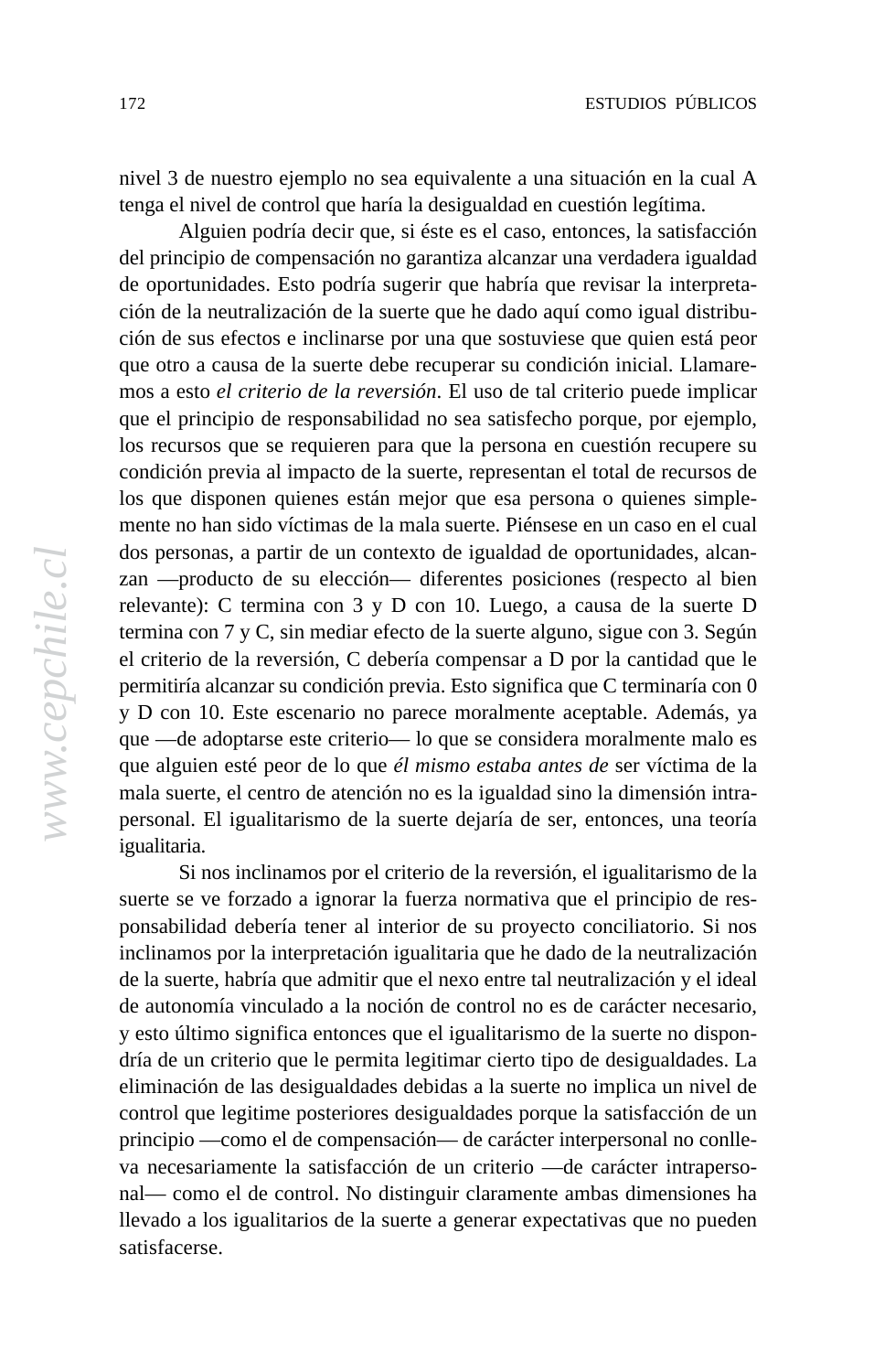#### economy has slowed somewhat since the coalition's early years in  $L$ ing to  $\alpha$ <sub>199</sub>0s. Moreover, the coalition is consider was in  $\alpha$ BIBLIOGRAFÍA

- $\ell_{\text{ref}}$  around  $\mathbf{F}$ ,  $\mathbf{G}$  (1000),  $\mathbf{G}\mathbf{W}_{\text{ref}}$  is the Print of  $\mathbf{F}_{\text{ref}}$  is  $\mathbf{F}$ ,  $\mathbf{F}d$ ,  $\mathbf{G}$  and  $\mathbf{G}$ Anderson, E. S. (1999): "What is the Point of Equality". En *Ethics*, 99, 2, pp. 287-<br>337 337.
- Arneson, R. (1989): "Equality and Equal Opportunity for Welfare". En *Philosophical* parties —most notably the Christian Democrats— are internally divided *Studies*, 56, pp. 77-93.
- **-** (1990): "Liberalism, Distributive Subjectivism, and Equal Opportunity for Welfare". En *Philosophy and Public Affairs*, 19, pp. 159-194.
- (2000): "Luck Egalitarianism and Prioritarianism". En *Ethics*, 110, pp. 339-<br>
<sup>240</sup> 349.
- Cohen, G. A. (1989): "On the Currency of Egalitarian Justice". En *Ethics*, 99, pp. 906- $944.$ 944.
- Dworkin, R. (2000): *Sovereign Virtue. The Theory and Practice of Equality*. Cambridge, Mass.: Harvard University Press.
- (2003): "Equality, Luck and Hierarchy". En *Philosophy and Public Affairs*, 31, 2, pp. 190-206.
- Fischer, J. M. y M. Ravizza (1998): *Responsibility and Control: A Theory of Moral Responsibility*. Cambridge: Cambridge University Press.
- Frankfurt, H. (1988): "Equality as a Moral Ideal". En H. Frankfurt, *The Importance of* What We Care About. Cambridge: Cambridge University Press.
- Gutmann, A. (1980): *Liberal Equality*. Cambridge: Cambridge University Press.<br>  $\overrightarrow{A} = \overrightarrow{A} = \overrightarrow{A} = \overrightarrow{A} = \overrightarrow{A} = \overrightarrow{A} = \overrightarrow{A} = \overrightarrow{A} = \overrightarrow{A} = \overrightarrow{A} = \overrightarrow{A} = \overrightarrow{A} = \overrightarrow{A} = \overrightarrow{A} = \overrightarrow{A} = \overrightarrow{A} = \overrightarrow{A} = \overrightarrow{A} = \overrightarrow{A} = \overrightarrow{A} = \$
- Hurley, S. (2003): *Justice, Luck, and Knowledge*. Cambridge, Mass.: Harvard University Press.
- Kant, I. (1986): "De la Relación entre Teoría y Práctica en el Derecho Político (Contra Hobbes)". En I. Kant, *Teoría y Práctica*. Madrid: Tecnos.
- Kymlicka, W. (2002): *Contemporary Political Philosphy: An Introduction*. Oxford: Oxford University Press,  $2<sup>nd</sup>$  edition.
- Lippert-Rasmussen, K. (1999): "Arneson on Equality of Opportunity for Welfare." En *Journal of Political Philosophy*, 7, pp. 478-487.
	- Mason, A. (ed.) (1998): *Ideals of Equality*. Oxford: Blackwell.
	- Matravers, M. (2002): "Responsibility, Luck, and the 'Equality of What' Debate". En *Political Studies*, 50, pp. 558-572.
	- Nagel, T. (1979): "Equality". En *Mortal Questions*. Cambridge: Cambridge University Press.
		- ———— (1991): *Equality and Partiality*. New York: Oxford University Press.
	- Nozick, R. (1974): *Anarchy, State, and Utopia*. New York: Basic Books.
	- Page, O. (2005): "Eguaglianza di Risorse e Responsabilità Consequenziale". En *Teoria Politica*, 3, pp. 5-17, Torino, Italia.
	- ———— (2006): "The Paradox of the Baseline and the Equal Distribution of Brute Luck". Sin publicar.
	- Parfit, D. (1998): "Equality and Priority". En A. Mason (ed.), *Ideals of Equality*. Oxford: Blackwell.
	- Pauer-Studer, Herlinde (2002): *Constructions of Practical Reason: Interviews on Moral and Political Philosophy.* Palo Alto: Stanford University Press.
	- Rawls, J. (1971): *A Theory of Justice*. Cambridge, Mass.: Harvard University Press, revised edition, 1999.